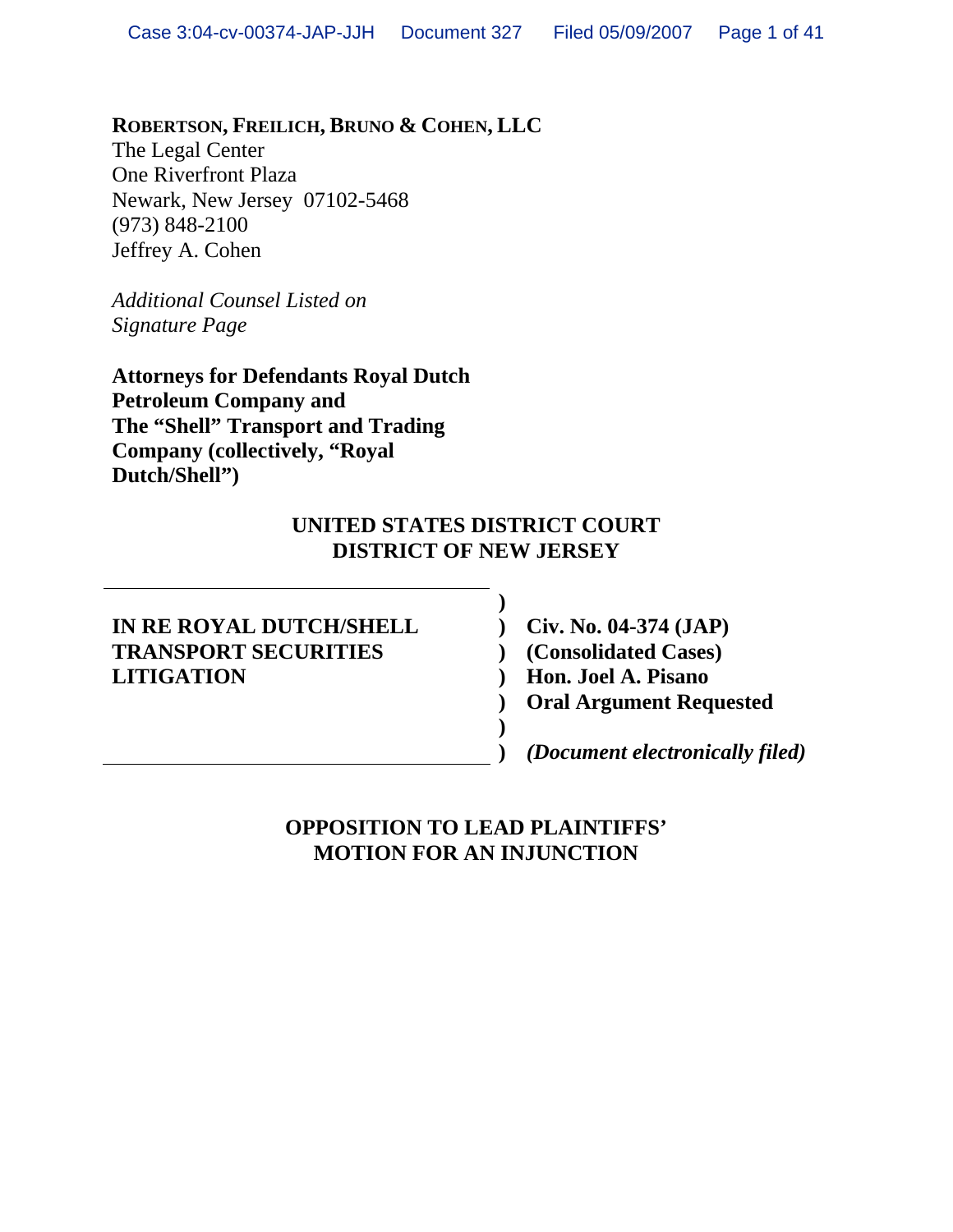## **TABLE OF CONTENTS**

### Page

| $\mathbf{I}$ .  | <b>ESTABLISHED PRINCIPLES OF</b><br><b>INTERNATIONAL COMITY AND THIRD</b><br>CIRCUIT PRECEDENT REQUIRE THE COURT<br>TO DENY LEAD PLAINTIFFS' REQUEST TO |  |  |
|-----------------|---------------------------------------------------------------------------------------------------------------------------------------------------------|--|--|
| A.              | The Case Presents Significant Comity Concerns that                                                                                                      |  |  |
| <b>B.</b>       | The Third Circuit's "Restrictive Approach" to<br>Enjoining Foreign Proceedings Requires Denial of the                                                   |  |  |
| II.             | <b>LEAD PLAINTIFFS' ARGUMENTS FAIL TO</b><br><b>JUSTIFY THEIR REQUEST FOR AN</b>                                                                        |  |  |
| A.              | The Court Should Not Enjoin Non-Parties from                                                                                                            |  |  |
| <b>B.</b>       | Lead Plaintiffs Do Not Represent a Certified Class of<br>.23                                                                                            |  |  |
| $\mathcal{C}$ . | Shell and the Opt-Out Plaintiffs Did Not Violate the<br>.25                                                                                             |  |  |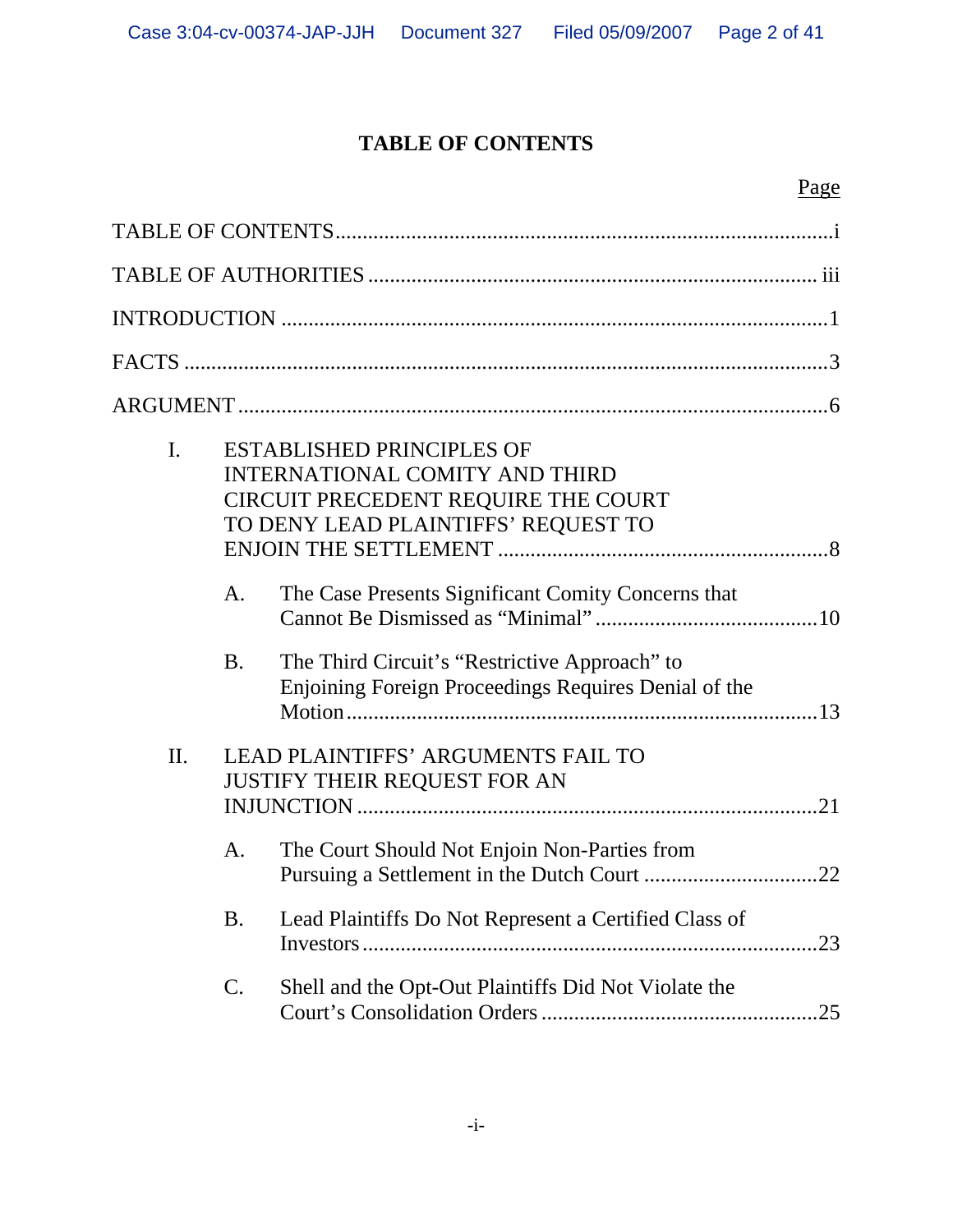## **TABLE OF CONTENTS**

(continued)

# **Page**

| D. | The Court's Appointment of Lead Plaintiffs Under the<br>PSLRA Does Not Endow Lead Plaintiffs with     |    |
|----|-------------------------------------------------------------------------------------------------------|----|
| Ε. | The Settlement Legitimately Resolves Claims of the<br>Non-U.S. Investors and Was Not the Product of   | 32 |
| F. | The Court's Decision on the Subject Matter Motion to<br>Dismiss Offers No Support for an Injunction34 |    |
|    |                                                                                                       |    |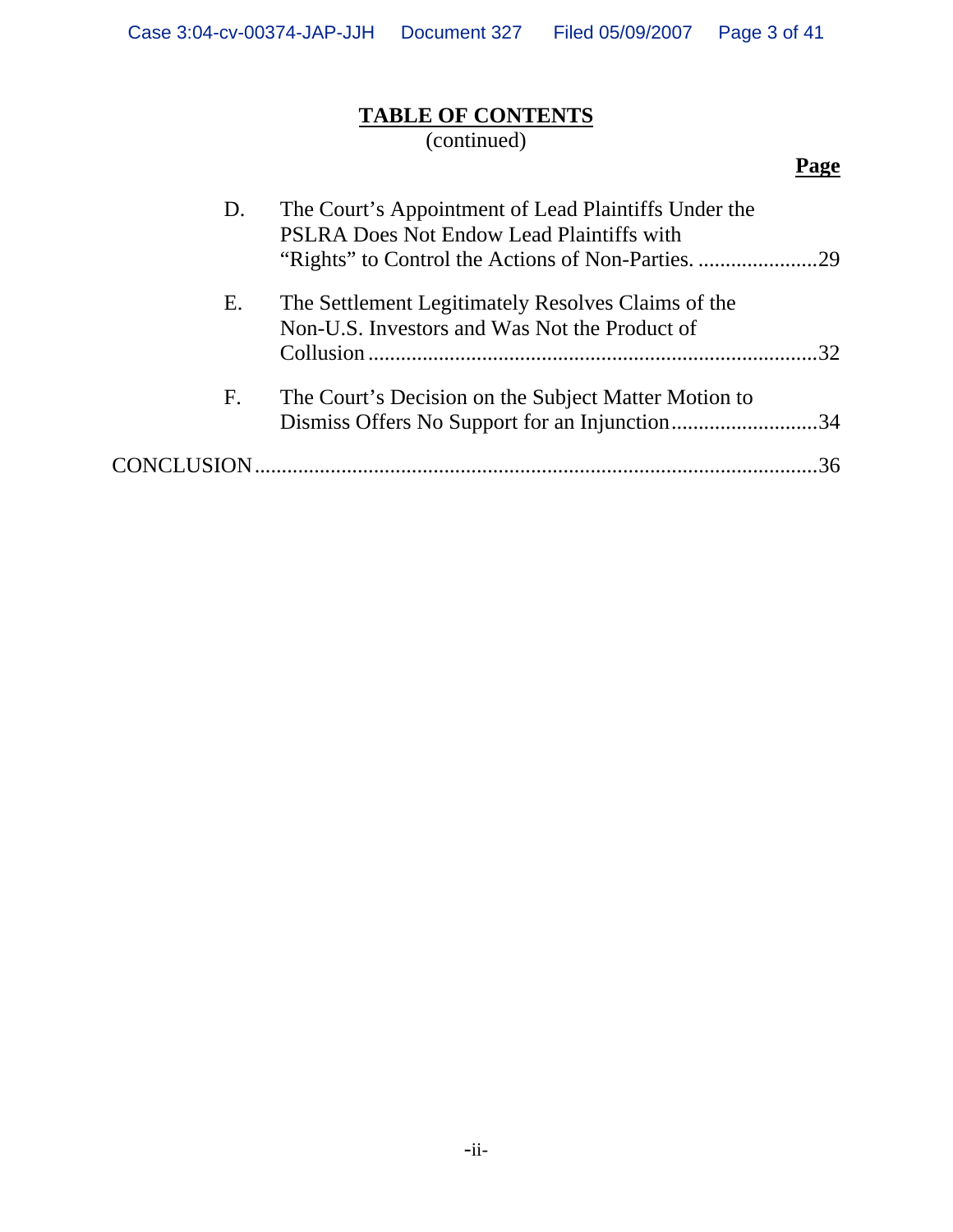## **TABLE OF AUTHORITIES**

 $Page(s)$ 

## **FEDERAL CASES**

| Carlough v. Amchem Products, Inc.,                                                                              |    |
|-----------------------------------------------------------------------------------------------------------------|----|
| China Trade and Development Corp. v. M.V. Choong Yong,                                                          |    |
| Compagnie des Bauxites de Guinea v. Insurance Co. of North                                                      |    |
| F. Hoffman-La Roche Ltd. v. Empagran S.A.,                                                                      |    |
| Gau Shan Company, Ltd. v. Bankers Trust Co.,                                                                    |    |
| General Electric Co. v. Deutz AG,                                                                               |    |
| In re BankAmerica Corp. Sec. Litig.,                                                                            |    |
| In re Cendant Corp. Litig.,                                                                                     |    |
| In re Oxford Health Plans, Inc. Sec. Litig.,<br>191 F.R.D. 369 (SDNY 2000) citing In re Party City Sec. Litig., | 25 |
| In re Real Estate Title and Settlement Services Antitrust Litig.,                                               |    |
| Laker Airways Ltd. V. Sabena, Belgian World Airlines,                                                           |    |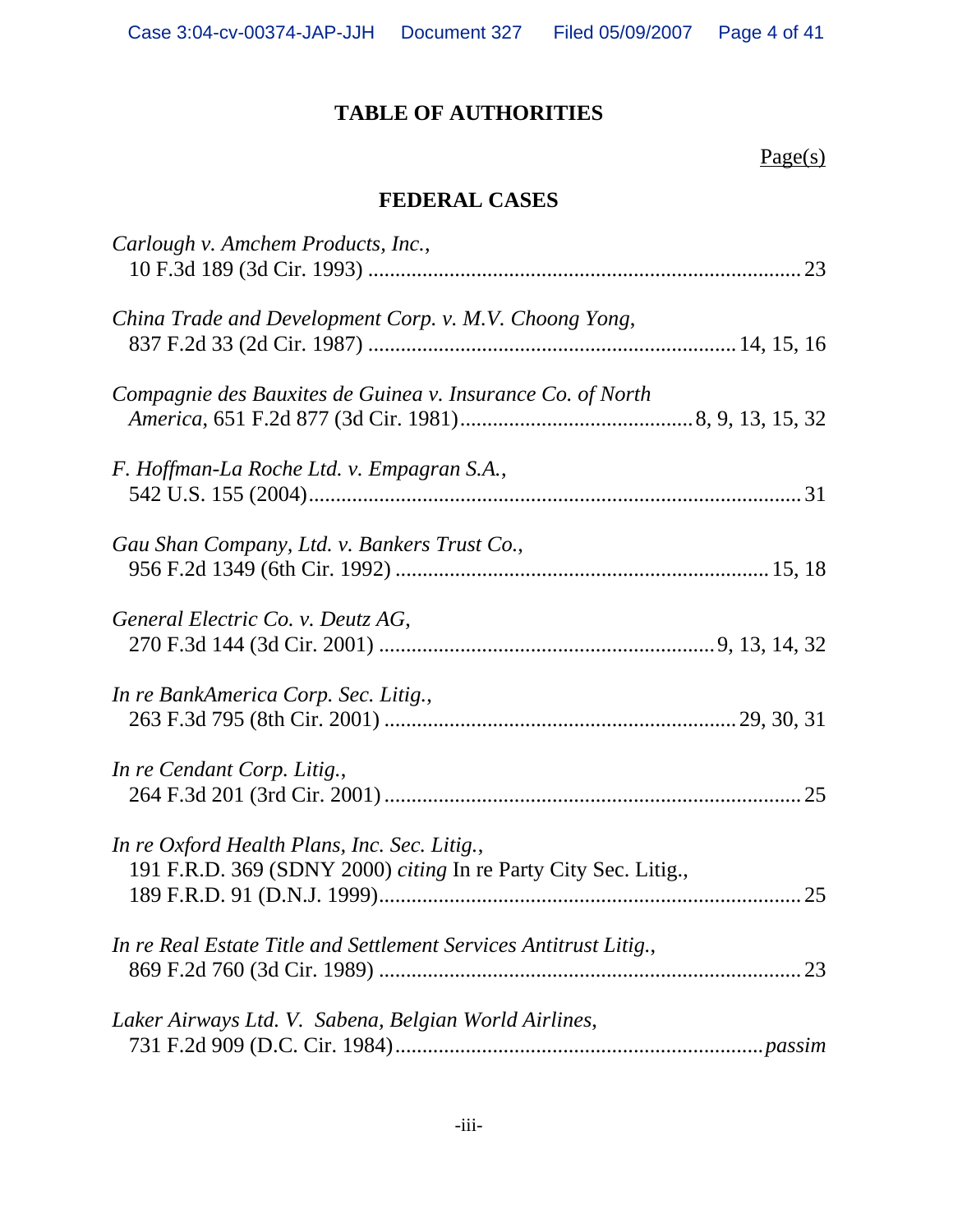## **TABLE OF AUTHORITIES**

(continued)

| Omnium Lyonnais D'Etancheite et Revetement Asphalte v. Dow      |  |
|-----------------------------------------------------------------|--|
| Quaak v. Klynveld Peat Marwick Goerdeler Bedrijfsrevisoren,     |  |
| Stonington Partners, Inc. v. Lernout & Hauspie Speech Products, |  |
| The Bremen v. Zapata Off-Shore Co.,                             |  |
| Weight Watchers of Philadelphia, Inc. v. Weight Watchers        |  |
| <b>FEDERAL STATUTES</b>                                         |  |
|                                                                 |  |
| <b>MISCELLANEOUS</b>                                            |  |
|                                                                 |  |
|                                                                 |  |
|                                                                 |  |
|                                                                 |  |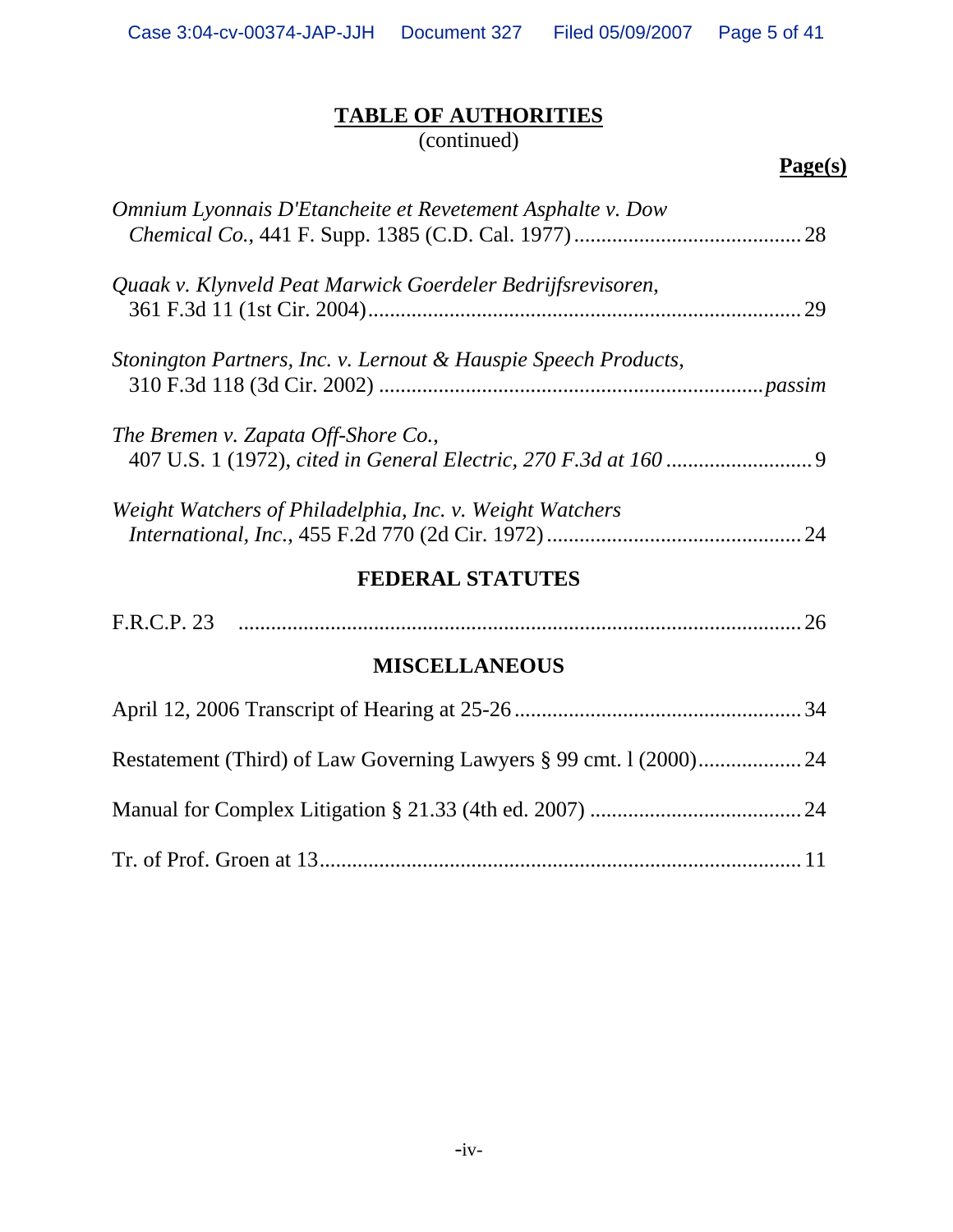#### **INTRODUCTION**

On April 11, 2007, Defendants Royal Dutch Petroleum Company and The "Shell" Transport and Trading Company, p.l.c. (together "Shell") advised the Court of a proposed settlement in the Netherlands of all reserves-related litigation and claims between Shell and non-U.S. investors who purchased their securities on non-U.S. exchanges (the "Settlement"). Notwithstanding that the Settlement does not seek to bind or have any other effect on any current or potential U.S. plaintiffs, Lead Plaintiffs Pennsylvania State Employees' Retirement System and the Pennsylvania Public School Employees' Retirement System ("Lead Plaintiffs" or the "Pennsylvania Funds") seek to enjoin the Settlement now pending before the Amsterdam Court of Appeals.

Consistent with their American-centric view of the law and general disregard of the interests and circumstances of the non-U.S. investors they are using to inflate their alleged class, Lead Plaintiffs do not – because they cannot – dispute the substantive benefits of the Settlement to the non-U.S. investors or raise any credible argument against the Settlement's merits. Instead, amidst a jumble of factual inaccuracies and unsupported allegations, they complain (incorrectly, it turns out) only of harm or prejudice to U.S. investors like themselves, who are not even covered by the Settlement, and they plead for this Court to block the Dutch proceeding in order to force into a U.S. Court the claims of non-U.S. investors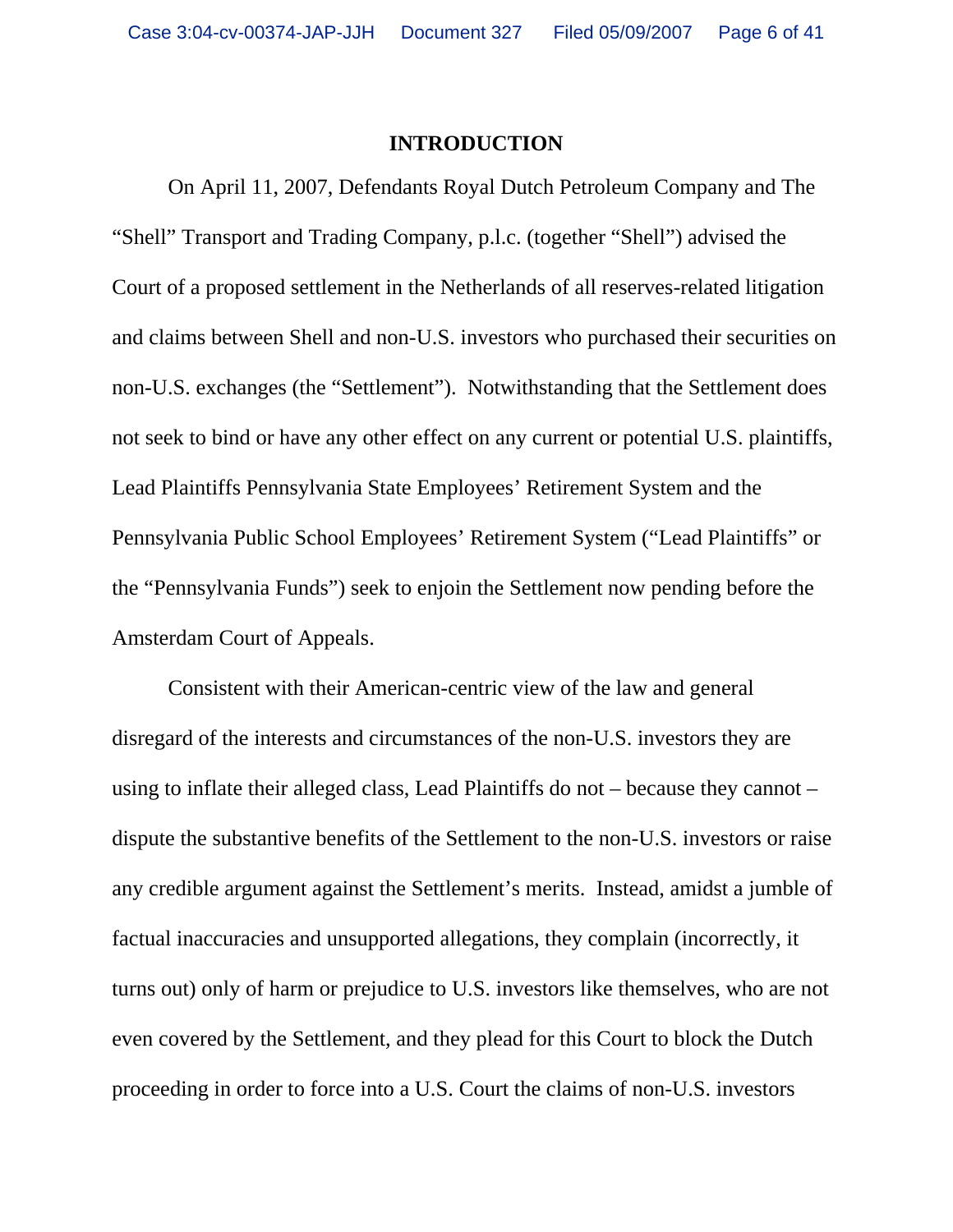against a non-U.S. company regarding alleged conduct and transactions that took place almost entirely outside the U.S., even though a substantial and representative group of these non-U.S. investors – who purchased billions of shares of Shell stock – have clearly expressed their preference to proceed in the Netherlands.

Stripped to its essence, the motion for an injunction represents nothing more than a transparent and desperate attempt by Lead Plaintiffs and their counsel to assert control over the claims of non-U.S. investors who are not yet part of any certified class, whom they do not represent, and who have now clearly indicated that they do not want to litigate in the U.S. More likely, it is, as Lead Plaintiffs suggest [at 14], a desperate attempt to preserve "the potentially lucrative lead role" in a U.S. class action. But in this Circuit, the Court's limited power to enjoin foreign proceedings cannot be used to serve such goals, especially where, as here, Lead Plaintiffs would have the Court ignore the facts, the plain language of this Court's Orders, the established law of this Circuit, recognized principles of international comity and, most importantly, the expressed interests of the sophisticated non-U.S. participants in the Settlement. Accordingly, the Court should deny the injunction.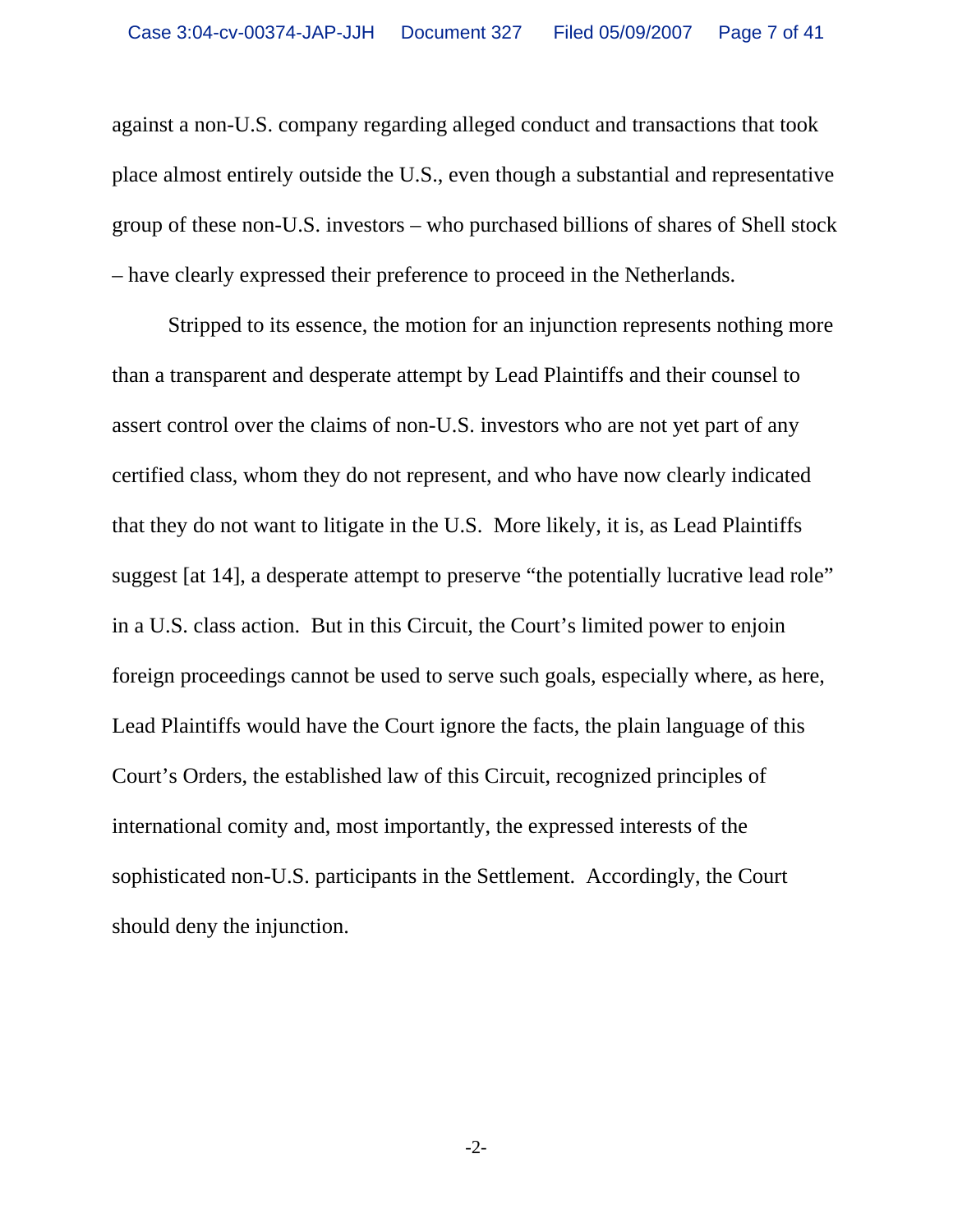#### **FACTS**

The Court only needs to consider a limited set of facts to understand and dispense with Lead Plaintiffs' request for an injunction here.<sup>1</sup>

*First*, the Settlement was negotiated, executed and filed pursuant to the provisions of the Dutch Collective Financial Settlement Act (Wet Collectieve Afwikkeling Massaschade, Articles 907-910 of the Civil Code of The Netherlands and Articles 1013-1018 of the Code of Civil Procedure of The Netherlands) (the "2005 Law"). The Settlement represents an arm's-length agreement reached in good faith between Shell, which is domiciled in the Netherlands, the Stichting Shell Reserves Compensation Foundation, a foundation formed pursuant to Dutch law to represent the interests of all participating shareholders (the "Foundation"), the Vereniging van Effectenbezitters ("VEB"), an organization representing individual shareholders in the Netherlands, and two large Dutch pension funds (Stichting Pensionfonds ABP ("ABP") and Stichting Pensioenfonds voor de Gezondheid, Geestelijke en Maatschappelijke Belangen ("PGGM")), which have "opt-out cases" in this Court.

l

<sup>1</sup> Because they are not relevant to the issues presently before the Court, Shell will not address, but does not concede, many of the factual inaccuracies in Lead Plaintiffs' motion and supporting memorandum. For example, Lead Plaintiffs' reference to a "\$13.84 billion loss of market value" bears no resemblance to any even theoretical estimate of "loss" that could be caused by the alleged fraud or suffered by any potential plaintiff or class of plaintiffs.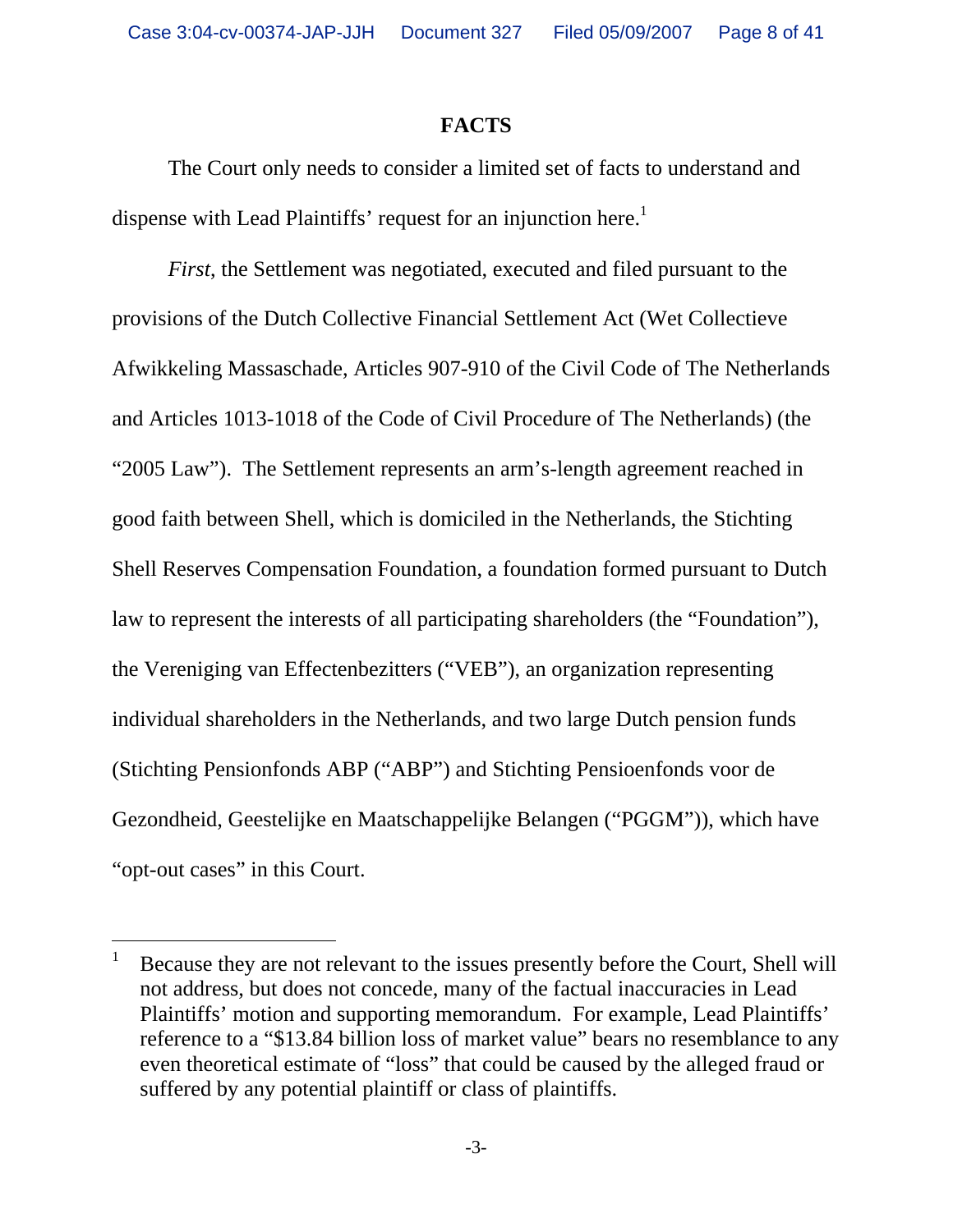*Second*, the Foundation's participating members include more than fifty sophisticated institutional investors who, collectively, purchased more than one billion shares of Shell stock during the alleged class period. These institutional investors have more than \$5 trillion in assets under management, including for example, ABP, the largest pension fund in the Netherlands with over \$271 billion in assets under management, UBS AG (over \$1.98 trillion), AXA Investment Managers UK Ltd. (over \$652 billion), Morley Fund Management (over \$334 billion), and Deka (over \$137 billion), among others.

*Third*, in addition to the VEB, the Foundation participants include shareholder advocacy organizations from five other countries as well as Euroshareholders, an association of 29 shareholder advocacy groups from throughout Europe. These advocacy organizations are sophisticated and active members of the investment community. Most recently, VEB intervened in the ABN Amro merger to block the \$21 billion sale of LaSalle Bank, an initial step in a \$90 billion proposal to acquire ABN Amro. *See* "Dutch Court Freezes ABN's Sale of LaSalle Bank," AP (May 3, 2007) (quoting Peter Paul de Vries, head of  $VEB$ ).<sup>2</sup>

-

<sup>2</sup> The article also quotes VEB's outside counsel in the ABN Amro litigation, Jurgen Lemstra of the Pels Rijken firm. Mr. Lemstra is co-counsel to the Foundation in the Settlement.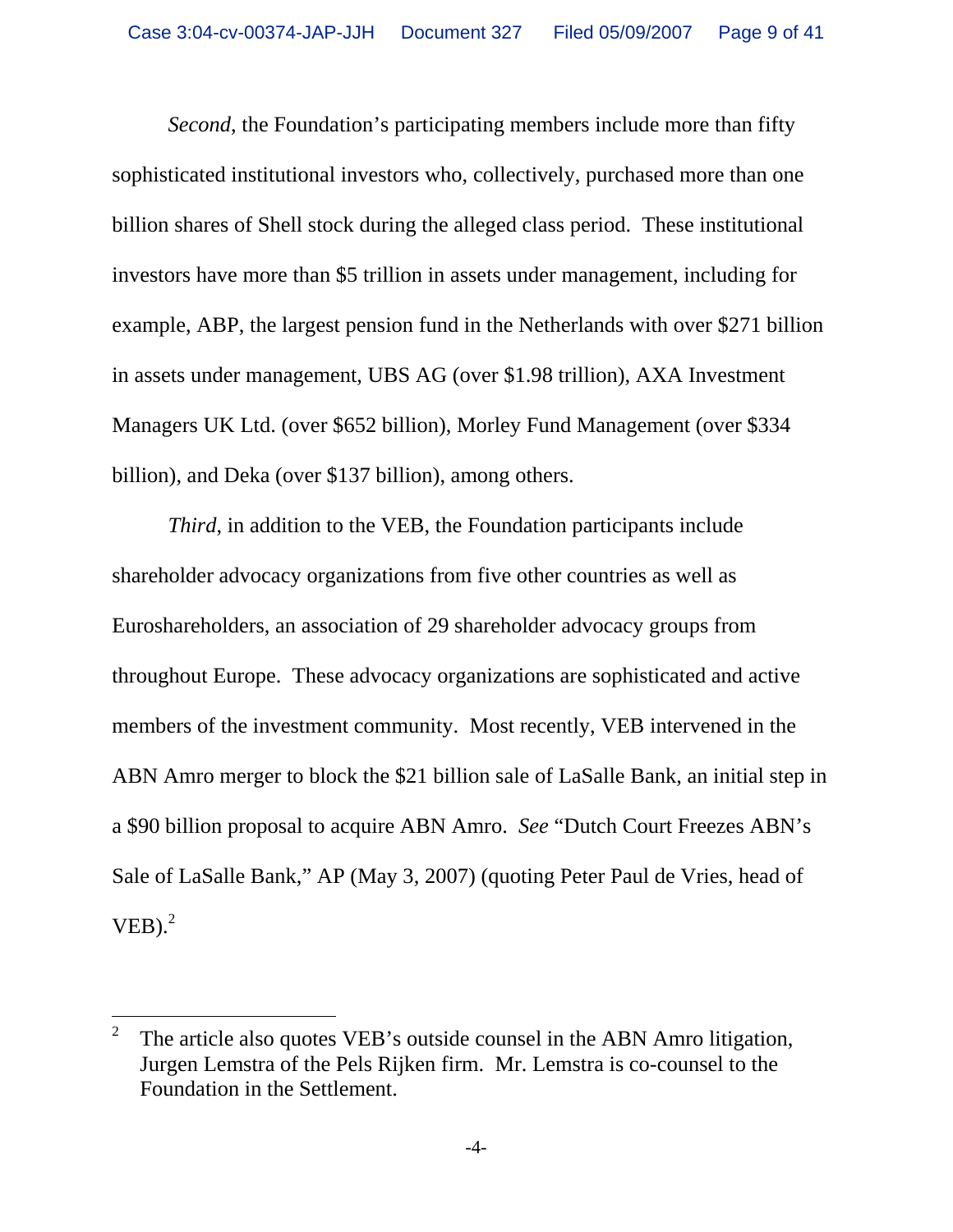*Fourth*, Shell is and has been exposed to claims from non-U.S. investors in Europe. European institutional investors have taken steps pursuant to Dutch law to preserve their ability to initiate lawsuits arising from Shell's reserves recategorization. *See* Letters from institutional investors, attached as Exhibit 1. In addition, U.S. and European counsel have been actively soliciting European institutional investors to pursue European-based litigation or settlements with Shell. *See* Labaton Sucharow e-mail and attached materials, attached as Exhibit 2 (stating that "If litigation is necessary, Dutch courts presently appear to provide the best forum; the law is favorable and offers beneficial procedures"); German newspaper advertisement, attached as Exhibit 3.

*Fifth*, there is no class certified in this matter. Though appointed Lead Plaintiffs and Lead Counsel by the Court, the Pennsylvania Funds and their counsel do not yet – and may never – "represent" any certified "class" in this matter. Certainly, intervening plaintiff (also represented by Lead Counsel) Peter M. Wood, who purchased a mere 1,519 shares during the alleged class period and was brought in by Lead Counsel several years after the initial complaints were filed to serve as a peremptory class representative for non-U.S. investors, could never adequately represent the interests of the sophisticated non-U.S. investors, who purchased more than one billion shares and who have declared their desire to participate in the Settlement rather to litigate in this Court.

-5-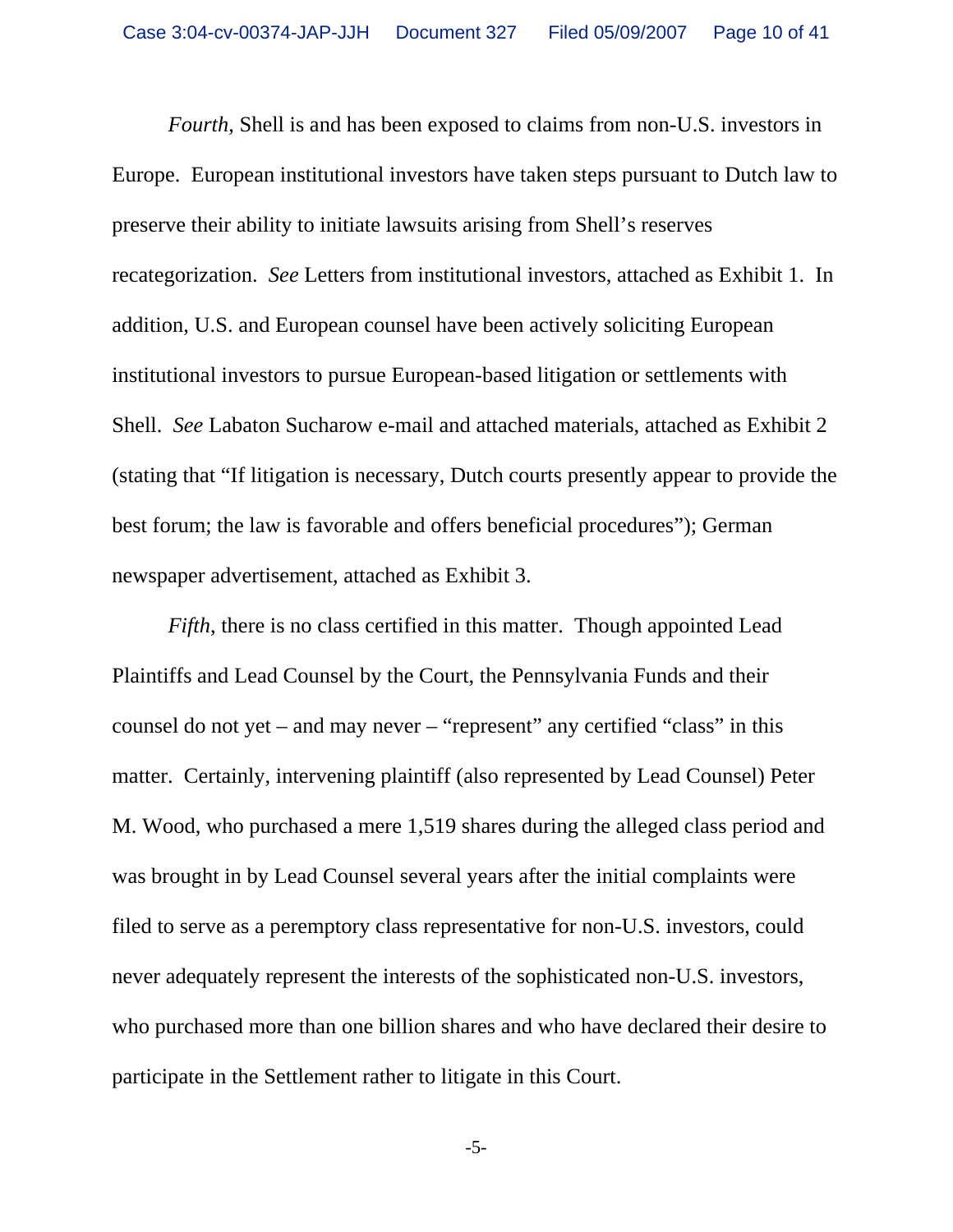*Sixth*, and finally, the Settlement expressly contemplates the jurisdiction of this Court. As Lead Plaintiffs acknowledge [at 3 and 7], the Settlement automatically terminates if this Court determines to exercise jurisdiction over the claims of the non-U.S. purchasers covered by the Settlement. Similarly, with respect to U.S. purchasers, the Settlement provides only that a proportional settlement offer will be made to them *if* approved by this Court. Finally, Shell expressly recognized the jurisdiction of this Court over Shell and this case by moving, as promptly as possible following the execution of the Settlement and the filing of the Dutch proceeding, to dismiss the claims of the non-U.S. purchasers covered by the Settlement on grounds of *forum non conveniens* and comity*.* There is nothing in the Settlement or Shell's conduct that seeks to deprive the Court of jurisdiction over this matter.

#### **ARGUMENT**

To our knowledge, there is no precedent in which a U.S. court has enjoined a foreign proceeding involving a foreign court settlement of claims between entirely foreign parties – not to mention one that includes foreign parties who are not even before the U.S. court and that has *absolutely no effect* on any U.S. plaintiff before the Court. The absence of precedent is hardly surprising, given the longestablished reluctance of U.S. courts to intervene in foreign legal proceedings.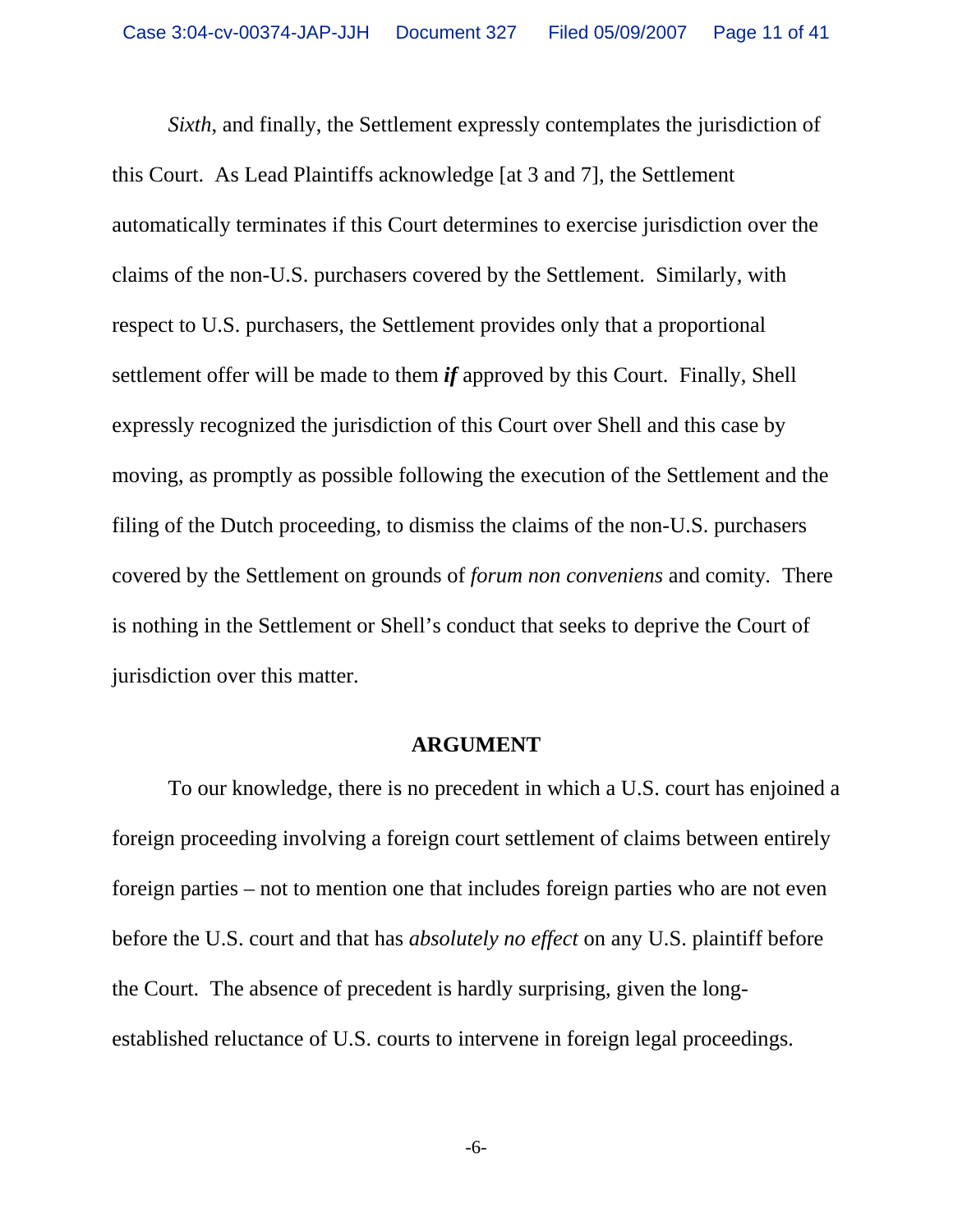In this case, Lead Plaintiffs ask the Court not only to interject itself into an ongoing Dutch settlement proceeding, but to do so in order to drag more than fifty non-U.S. institutional investors and retail shareholder advocacy groups into this Court to litigate matters that these non-U.S. investors – many of whom are not even parties in this matter – have clearly chosen to resolve in the Netherlands. As legal support for this intrusion into the proceedings of another sovereign nation and disregard for the express wishes of the non-U.S. investors participating in the Settlement, Lead Plaintiffs point primarily to the D.C. Circuit's opinion in *Laker Airways Ltd. v. Sabena, Belgian World Airlines,* 731 F.2d 909 (D.C. Cir. 1984). Unlike *Laker*, however, in which the defendants asked a U.K. court to enjoin U.S. proceedings in favor of U.K. proceedings, the Dutch proceedings here do not seek to interfere with this Court's jurisdiction. Instead, the Dutch proceedings involve a settlement that is (i) endorsed by those to whom it applies, (ii) overseen by a qualified foreign court under the terms of a duly authorized foreign statute, and (iii) explicitly made subject to this Court's decision about its own jurisdiction. This matter is not *Laker*.

Further, the Settlement does not bind Lead Plaintiffs or any other potential U.S. plaintiff. In fact, Lead Plaintiffs' and their counsel's sole complaint seems to be that losing the non-U.S. purchasers from their putative class will prevent them only from enjoying the full measure of the "rights" – presumably the reputational

-7-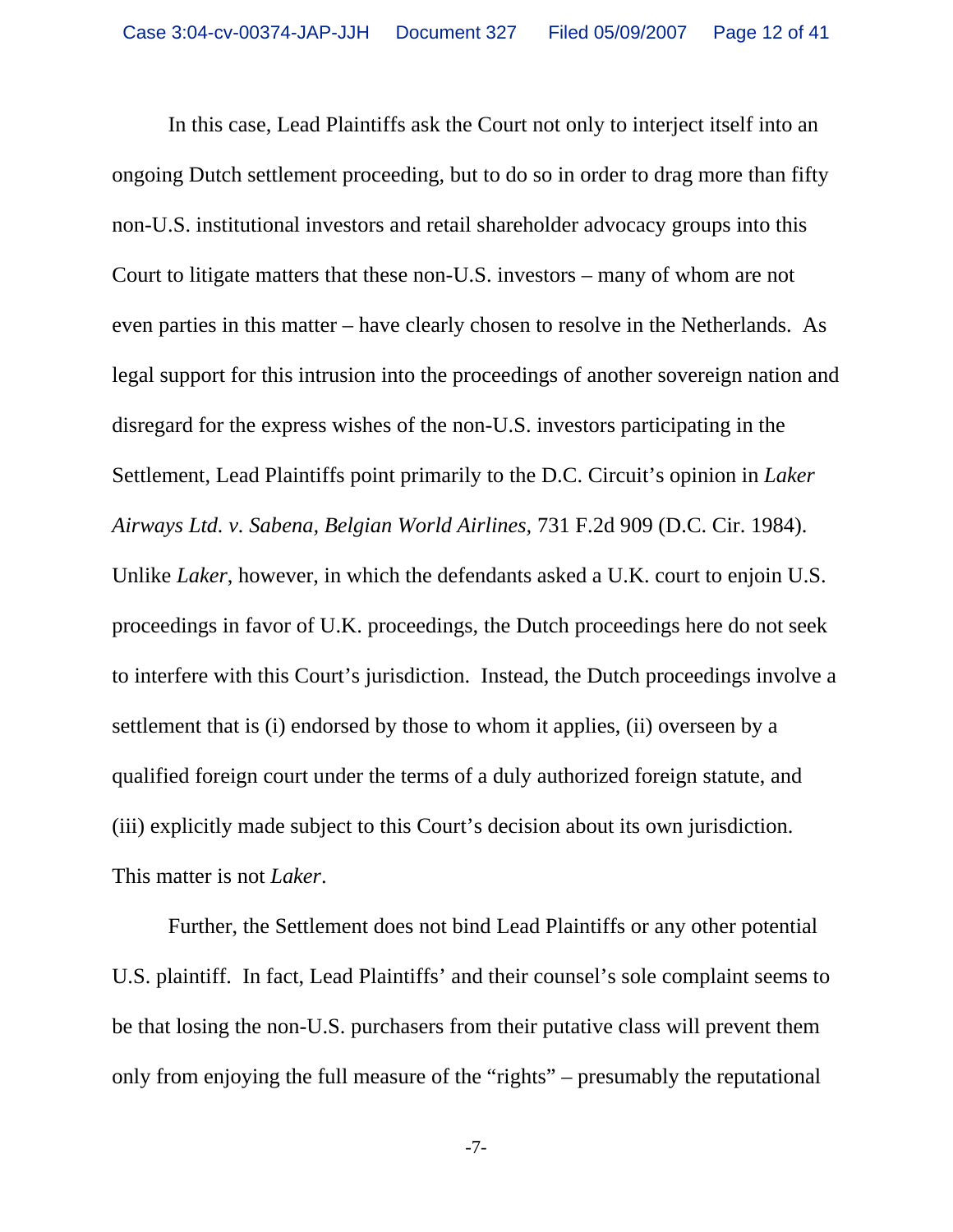and financial benefits – associated with their lead status. These are simply not grounds on which the Court should overrun the traditional comity concerns that prevent courts from enjoining foreign legal proceedings. Accordingly, Lead Plaintiffs' motion should be denied because (i) established Third Circuit precedent requires the denial of such requests under principles of international comity unless they fall into two "narrow exceptions" that are not applicable here, and (ii) none of Lead Plaintiffs' scattershot arguments justifies the application of either exception or otherwise supports an injunction.

### **I. ESTABLISHED PRINCIPLES OF INTERNATIONAL COMITY AND THIRD CIRCUIT PRECEDENT REQUIRE THE COURT TO DENY LEAD PLAINTIFFS' REQUEST TO ENJOIN THE SETTLEMENT**

Although Lead Plaintiffs' motion is styled as a request to enjoin Shell and the opt-out plaintiffs (ABP and PGGM) from pursuing the approval of the Settlement, the settling parties – which include other non-U.S. investors not before this Court – have already filed the Settlement with the Dutch court and have asked that court to declare the Settlement binding on all non-U.S. investors. Thus, the requested injunction must be considered an injunction of the Dutch proceeding itself. *Stonington Partners, Inc. v. Lernout & Hauspie Speech Products*, 310 F.3d 118, 125 (3d Cir. 2002) ("We have often said that enjoining a party from resorting to a foreign court is equivalent to enjoining foreign proceedings."), *citing Compagnie des Bauxites de Guinea v. Ins. Co. of N. Am.*, 651 F.2d 877, 887 (3d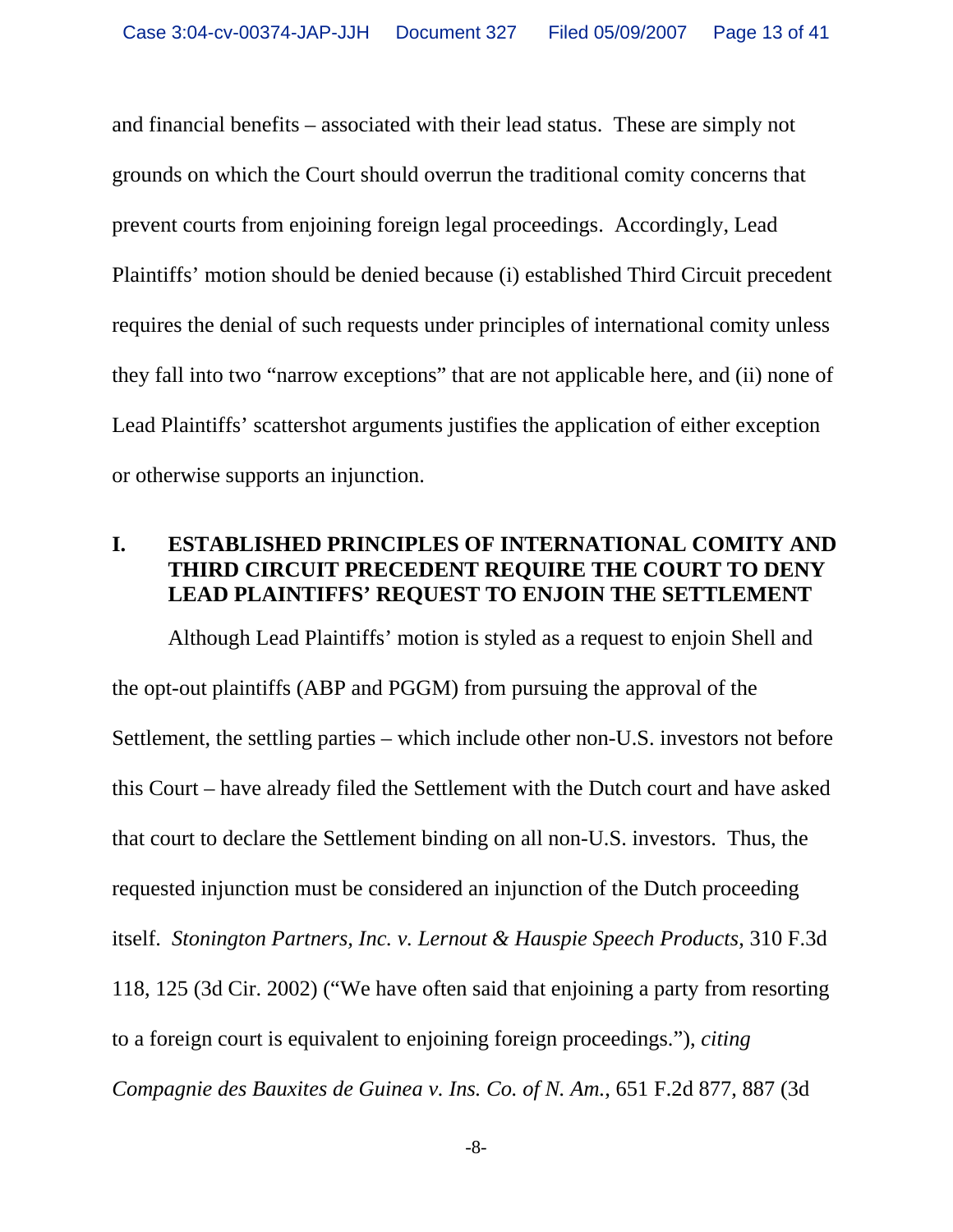Cir. 1981) (finding "no difference between addressing an injunction to the parties and addressing it to the foreign court itself"). The Third Circuit observed twentyfive years ago that "[r]estraining a party from pursuing an action in a court of foreign jurisdiction involves delicate questions of comity and therefore requires that such action be taken only with care and great restraint." *Compagnie des Bauxites de Guinea*, 651 F.2d at 887 n.10.

More recently, the Third Circuit remarked that "[a]lthough [comity] is a consideration in federal and state litigation, it assumes even more significance in international proceedings." *General Elec. Co. v. Deutz AG*, 270 F.3d 144, 160 (3d Cir. 2001). In *General Electric*, the Third Circuit explained that "comity promotes predictability and stability in legal expectations, two critical components of successful international commercial enterprises. It also encourages the rule of law, which is especially important because as trade expands across international borders, the necessity for cooperation among nations increases as well." *Id.* Likewise, the U.S. Supreme Court has expressed the view that the expansion of American business will be thwarted if "we insist on a parochial concept that all disputes must be resolved under our laws and in our courts." *The Bremen v. Zapata Off-Shore Co.*, 407 U.S. 1, 9 (1972), *cited in General Electric*, 270 F.3d at 160*.*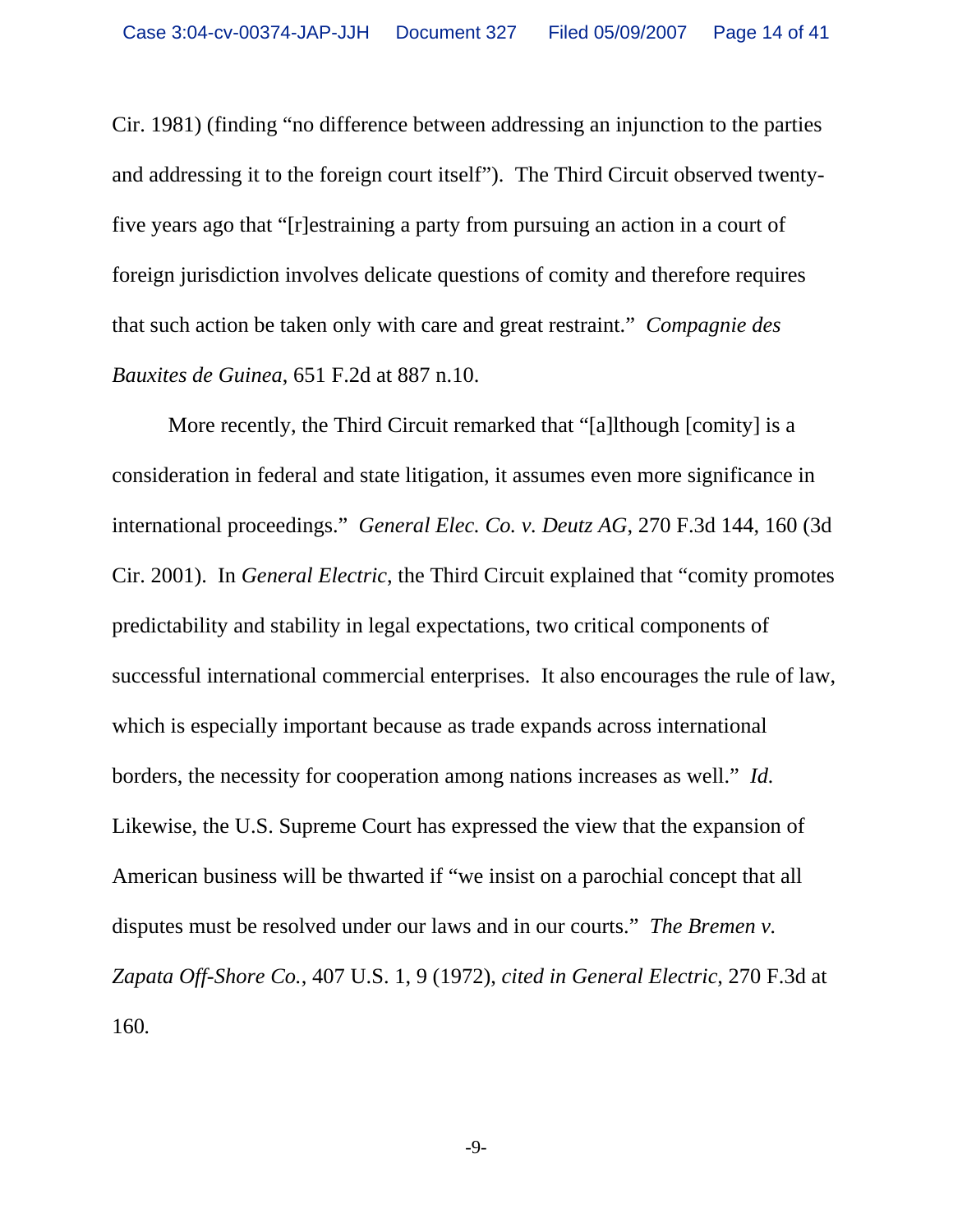None of Lead Plaintiffs' arguments comes close to overriding these important comity concerns.

#### **A. The Case Presents Significant Comity Concerns that Cannot Be Dismissed as "Minimal"**

Lead Plaintiffs' attempts [at 16-17] to minimize the significant comity concerns presented by their request for an injunction of the Dutch proceeding are misplaced. Ultimately, they demonstrate nothing more than Lead Plaintiffs' lack of concern for the non-U.S. investors and lack of respect for Dutch law.

There can be no question that the Netherlands has a legitimate interest in the resolution of disputes between Shell – which is domiciled in the Netherlands – and Dutch institutional and retail investors, including the largest pension fund in the Netherlands. Further, as a member of the European Union, the Netherlands certainly has a far greater interest in resolution of disputes between a Dutch domiciled company and investors throughout Europe (who constitute the vast majority of the non-U.S. investors) than does the U.S.

The Netherlands also has an interest arising from the fact that Shell, the institutional pension fund investors, ABP and PGGM, the VEB and the Foundation – all citizens of or domiciled in the Netherlands – have chosen the Netherlands as a forum. The Settlement, with the support and participation of dozens more European and other non-U.S. institutional investors and shareholder advocacy

-10-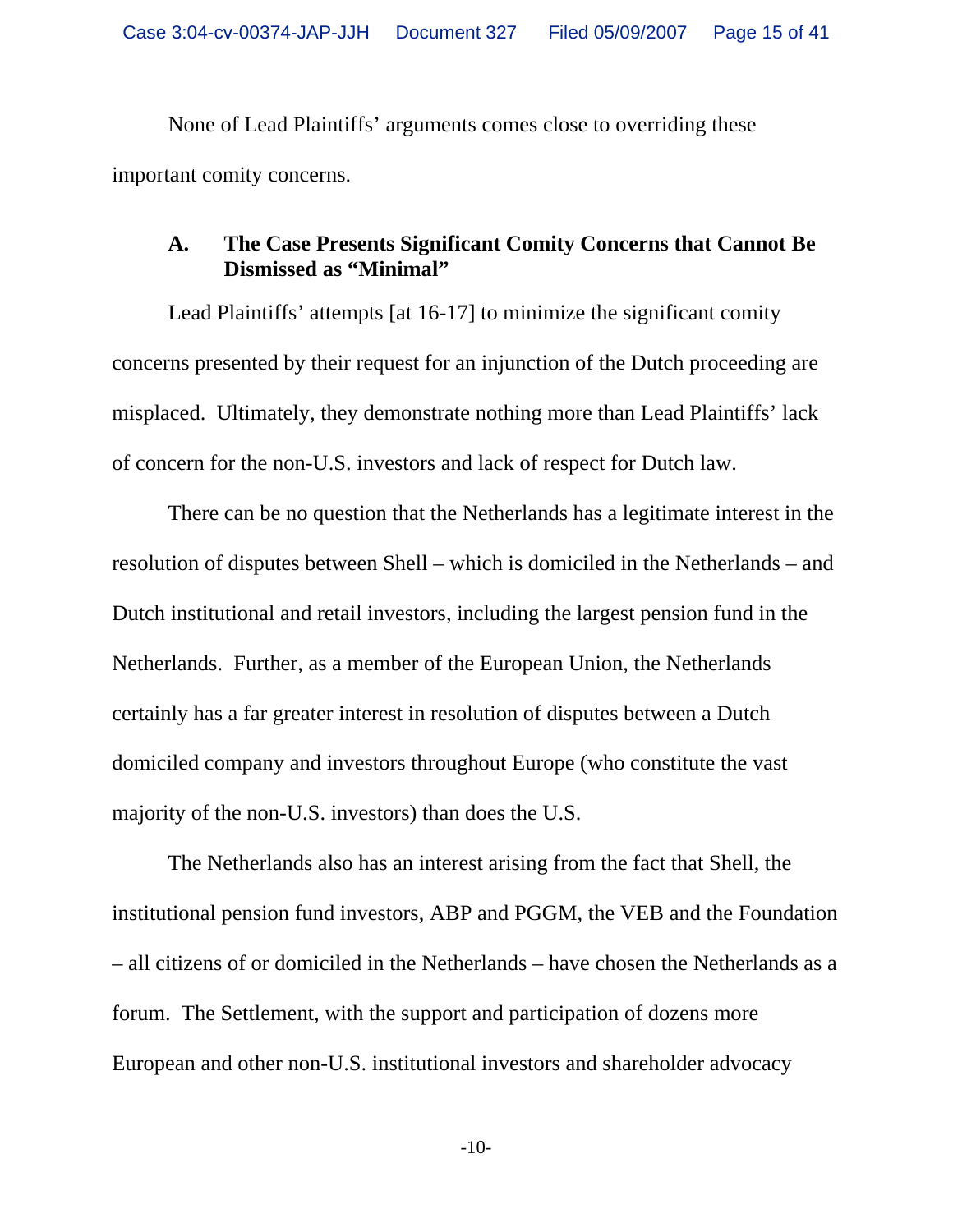organizations around Europe, is additional clear evidence that these sophisticated investors want to resolve their claims in the Netherlands and in Europe, rather than across the ocean in the U.S. While we believe (and have argued in our motion to dismiss) that this Court should respect the choice of these sophisticated non-U.S. investors and should dismiss claims of non-U.S. investors in favor of the Dutch proceeding, at the very least, there can be no dispute that the Netherlands has a significant interest in providing a forum for its residents and other citizens of the European Union when those persons and entities choose to resolve their claims in a Dutch court.

Finally, the Netherlands has an interest in the Settlement because it has been structured under the 2005 Law and filed in a Dutch appellate court. The 2005 Law was created specifically to provide an efficient means of resolving claims in a collective manner and has now been tested twice. To be sure, the Netherlands has an interest in a matter involving a statute specifically adopted by the legislature to resolve complex, collective matters such as this one.<sup>3</sup> This interest is not

 $\overline{a}$ 

<sup>3</sup> Lead Plaintiffs' reference [at 16-17 and Exhibit 2] to the opinion of Shell's Dutch law expert is incomplete and misleading. Citing only to page 37 of the expert's report, Lead Plaintiffs would have the Court believe that Shell's expert maintains that a Dutch court would not approve a settlement that binds non-Dutch participants. Lead Plaintiffs neglect to tell the Court that the expert report was prepared prior to the Dutch court's January 2007 *Dexia* decision on the 2005 Law and that Shell's expert withdrew the specific paragraph to which Lead Plaintiffs cite in view of the Dutch court's recent decision. *See* Tr. of Prof. Groen deposition at pp. 8-13, attached as Exhibit 4.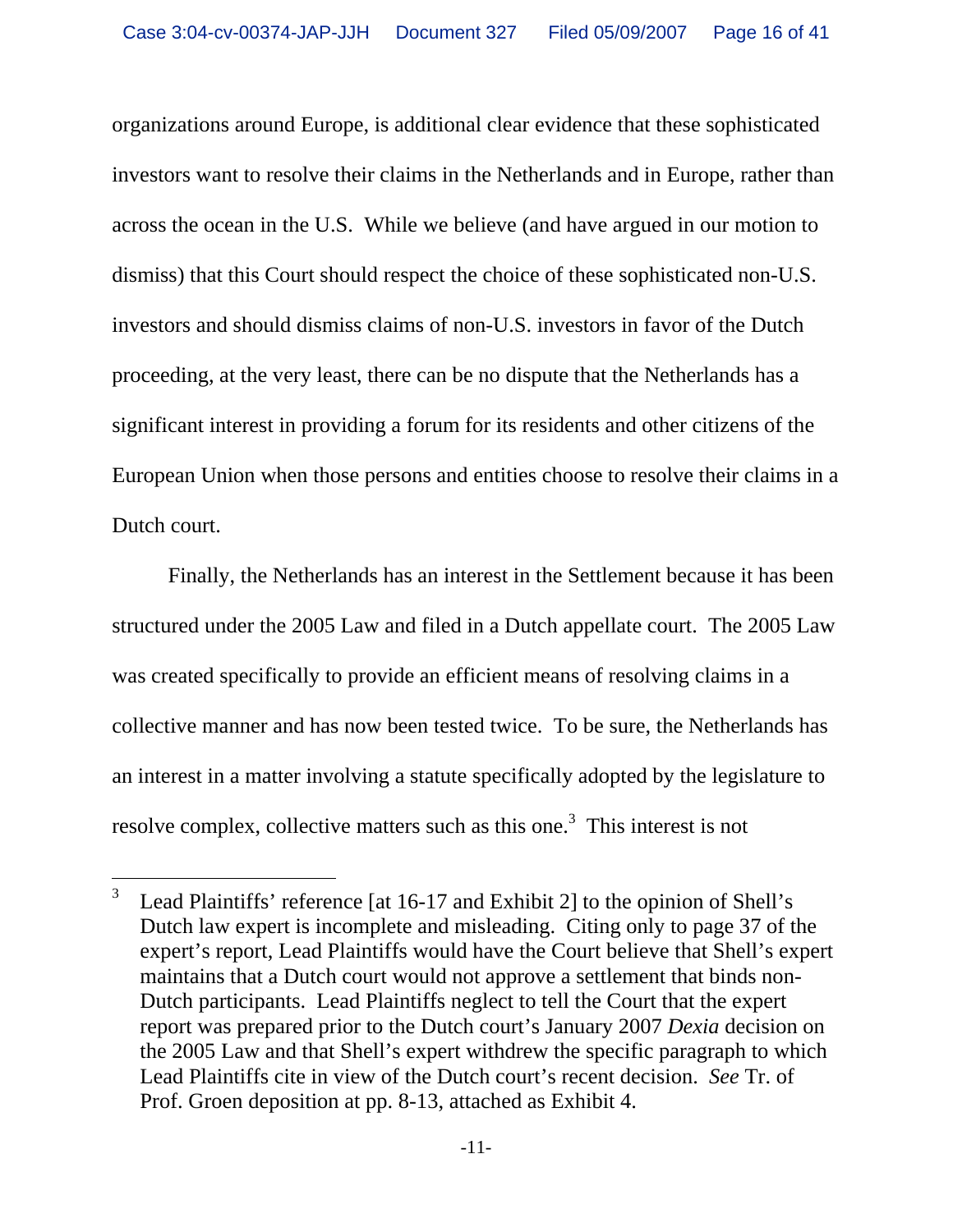diminished by the automatic termination provision in the Settlement. Indeed, the very purpose of the provision is driven by the parties' assumption that the Dutch court would be interested in proceeding with the settlement (even in parallel with the action in this Court) and by Shell's negotiated desire to avoid the prospect of settling the matter in the Netherlands while having to risk litigating the same investors' claims in the U.S.

In contrast to the obvious interest of the Netherlands in this matter, Lead Plaintiffs ignore a basic fact that at least minimizes any U.S. interest in the matter: the Settlement does not bind any U.S. purchaser. To avoid this simple truth, Lead Plaintiffs feebly assert [at 16] that the Court's decision on the subject matter jurisdiction motion to dismiss "carries with it the conclusion that Congress intended to regulate Shell's conduct as it pertains to [non-U.S. investors]."<sup>4</sup> Even if Congress had "intended" to permit this Court to take jurisdiction over claims by non-U.S. investors, that does not mean that the Court should enter an injunction that would have the effect of forcing those investors to litigate their claims *only* in this Court. Regardless of what Judge Bissell's subject matter jurisdiction ruling

<sup>-</sup>4 Lead Plaintiffs seek further support for this theory in the SEC staff's determination to distribute Shell's settlement payment to both U.S. and non-U.S. Shell investors. This is nonsense. The SEC staff's determination in a settled matter carries no legal or precedential weight whatsoever. Moreover, the staff's position merely reflects an understanding that Shell received in 2004 in the negotiations for the settlement, when it agreed to make the payment as part of the settlement.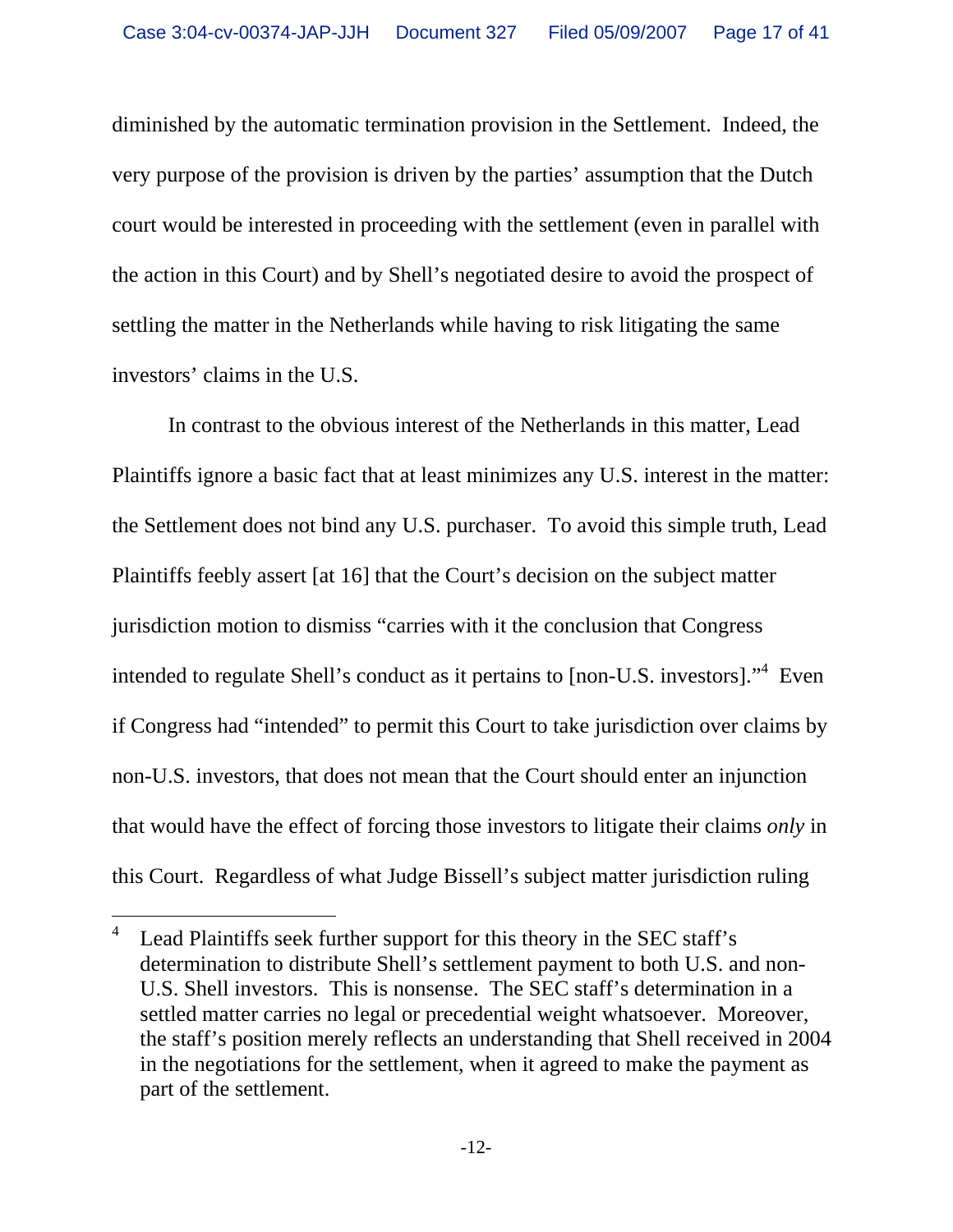may mean, it certainly does not amount to a prohibition against non-U.S. litigants proceeding elsewhere, if they so choose. Lead Plaintiffs cannot seriously contend that an initial determination under a light burden empowers or compels the Court to override the sovereignty of a Dutch court applying a Dutch statute to a group of non-U.S. investors, or that it gives the Court a basis to ignore the express wishes of the non-U.S. investors in the Settlement.

#### **B. The Third Circuit's "Restrictive Approach" to Enjoining Foreign Proceedings Requires Denial of the Motion**

In *General Electric*, the Third Circuit discussed two different standards employed by circuit courts considering requests for injunctions against foreign proceedings: a "lax" standard favored by the Fifth, Seventh and Ninth Circuits and a "restrictive approach" used by the Second, Sixth and District of Columbia Circuits. *General Electric*, 270 F.3d at 160-61. After summarizing its prior holdings declining to interfere in or enjoin foreign proceedings, including *Compagnie des Bauxites de Guinea*, and concluding that "[o]ur jurisprudence thus reflects a serious concern for comity," the Third Circuit held that "[t]his Court may properly be aligned with those that have adopted a strict approach when injunctive relief against foreign judicial proceedings is sought." The court therefore overturned the District Court's grant of an injunction. *Id.* at 161; *see also*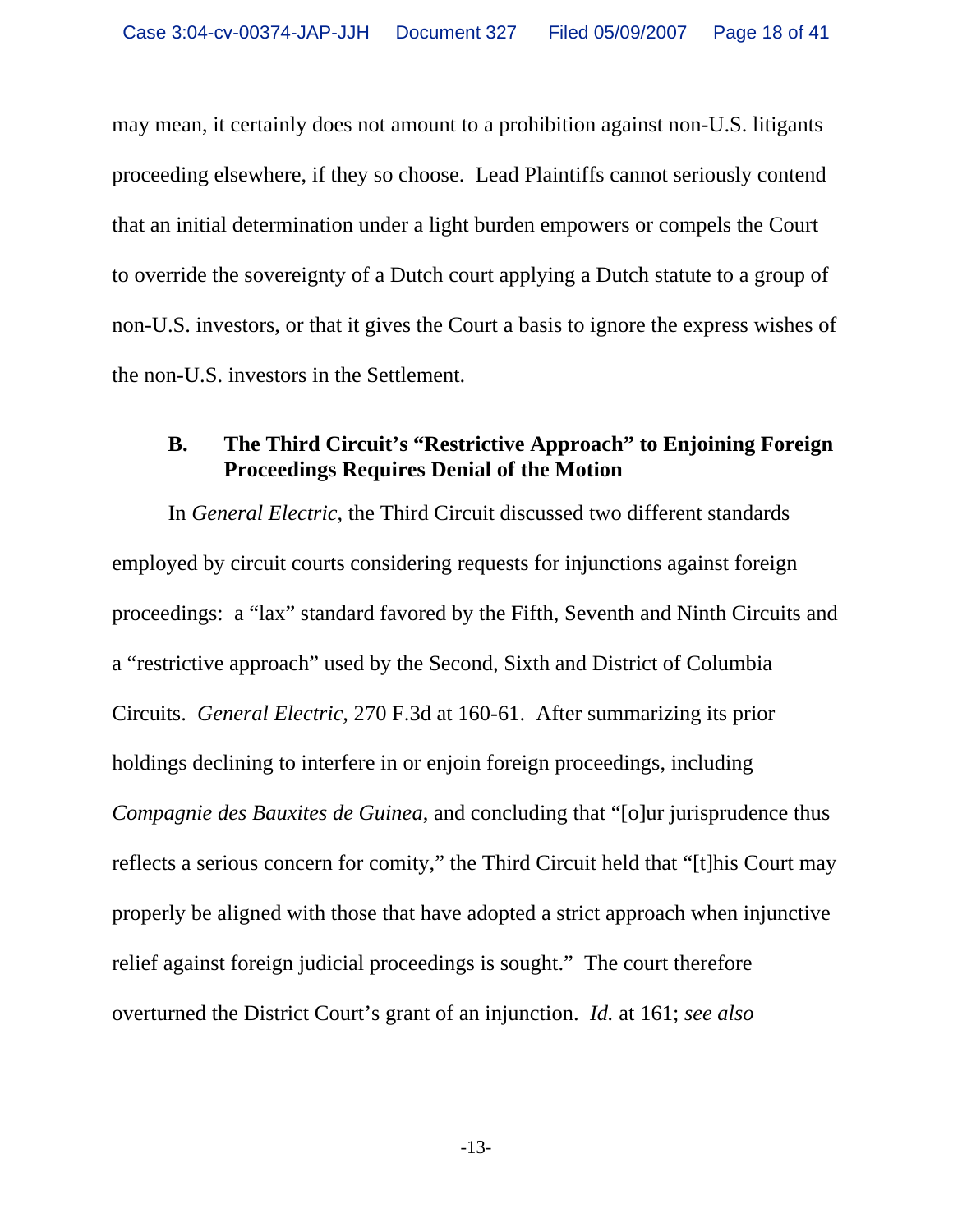*Stonington Partners*, 310 F.3d at 126 ("Based on a 'serious concern for comity,' we have adopted a restrictive approach to granting such relief.") (citation omitted).

The Third Circuit described the "restrictive approach" as "rarely permitting injunctions against foreign proceedings" and noted that courts following this approach will "approve enjoining foreign parallel proceedings only to protect jurisdiction or an important public policy." *General Electric*, 270 F.3d at 160-61. Moreover, Courts adopting this restrictive approach "have interpreted these exceptions narrowly." *Stonington Partners*, 310 F.3d at 127. As discussed more fully in the sections below, these exceptions do not apply here, as the Settlement threatens neither the Court's jurisdiction nor any important public policy of the U.S. Accordingly, no injunction is warranted.

#### **1. The Settlement Does Not Threaten the Court's Jurisdiction**

Courts applying the "restrictive approach" employed by the Third Circuit have limited the "preservation of jurisdiction" exception to two situations: *in rem*  or *quasi in rem* proceedings and cases in which "a foreign court is not merely proceeding in parallel but is attempting to carve out exclusive jurisdiction over the action." *China Trade and Dev. Corp. v. M.V. Choong Yong*, 837 F.2d 33, 36 (2d Cir. 1987). Neither of these exceptions applies here. This putative class action is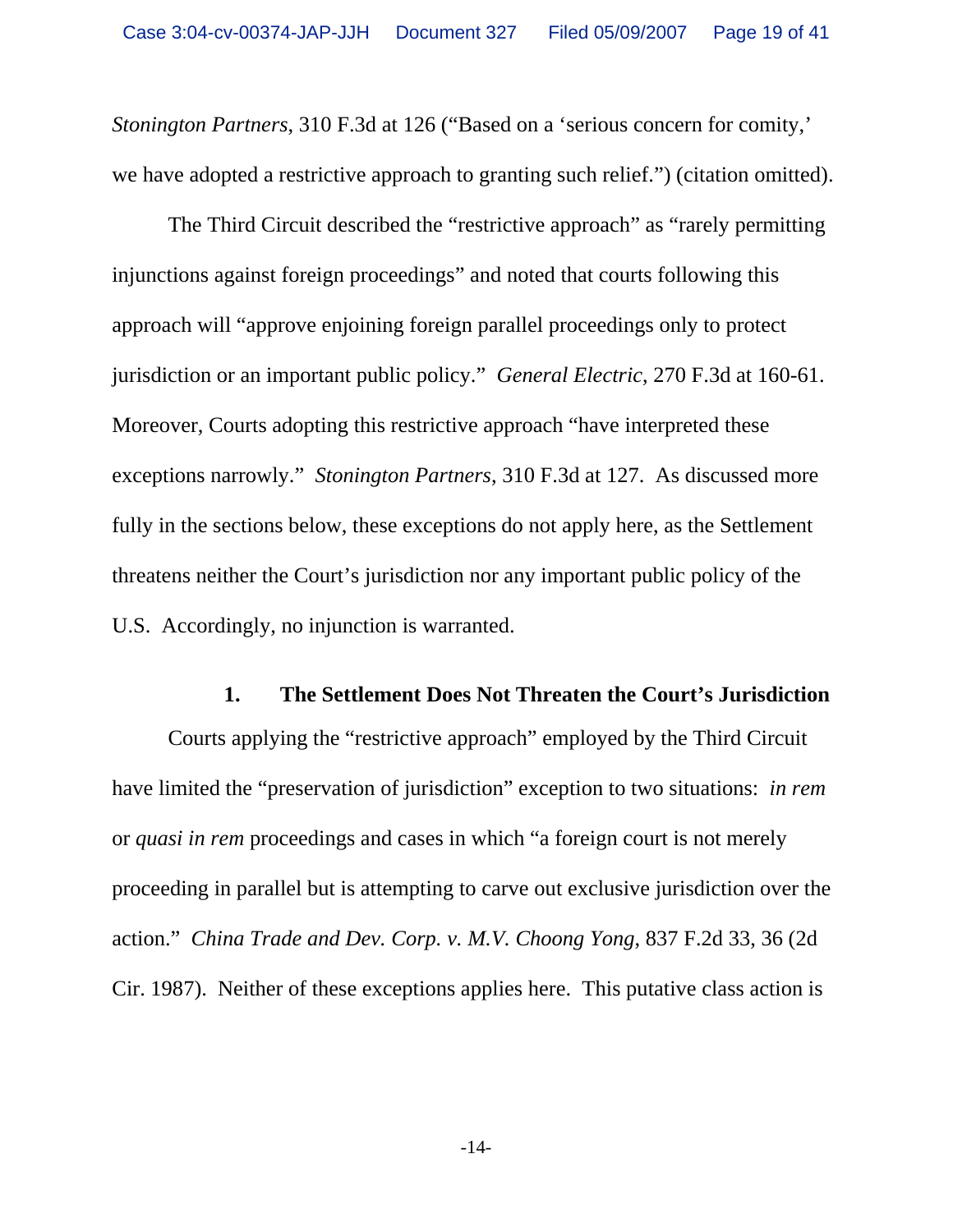not an *in rem* or *quasi in rem* proceeding.<sup>5</sup> Nor is the Dutch proceeding attempting to carve out exclusive jurisdiction over this action. Merely duplicative litigation (as to the non-U.S. investors) does not threaten jurisdiction sufficiently to warrant an injunction. *See China Trade*, 837 F.2d at 36 ("Since parallel proceedings are ordinarily tolerable, the initiation before a foreign court of a suit concerning the same parties and issues as a suit already pending in a United States court does not, without more, justify enjoining a party from proceeding in the foreign forum."); *Gau Shan Co., Ltd. v. Bankers Trust Co., 956 F.2d 1349, 1357 (6<sup>th</sup> Cir. 1992)* (stating that if duplication alone were enough for an anti-suit injunction, "parallel proceedings would never be permitted because by definition such proceedings involve the same claim and therefore the same parties and issues"). Even duplicative litigation that becomes "harassing and vexatious" does not satisfy the Third Circuit's restrictive test for granting an injunction against a non-U.S. proceeding. *Compagnie des Bauxites de Guinea*, 651 F.2d at 887.

Courts discussing the "restrictive approach" point primarily to the D.C. Circuit's opinion in *Laker* as the rare example of an injunction that meets the test,

<sup>-</sup>5 While some courts have referred to a class action on the verge of settlement as a res, *see, e.g., In re Baldwin-United Corp. (Single Premium Deferred Annuities Ins. Litig.)*, 770 F.2d 328, 337 (2d Cir. 1985) (class action that had progressed to preliminarily approved settlement was "so far advanced that it was the virtual equivalent of a res"), this case is nowhere near that procedural stage. No class has been certified, and no settlement has been proposed, much less preliminarily approved.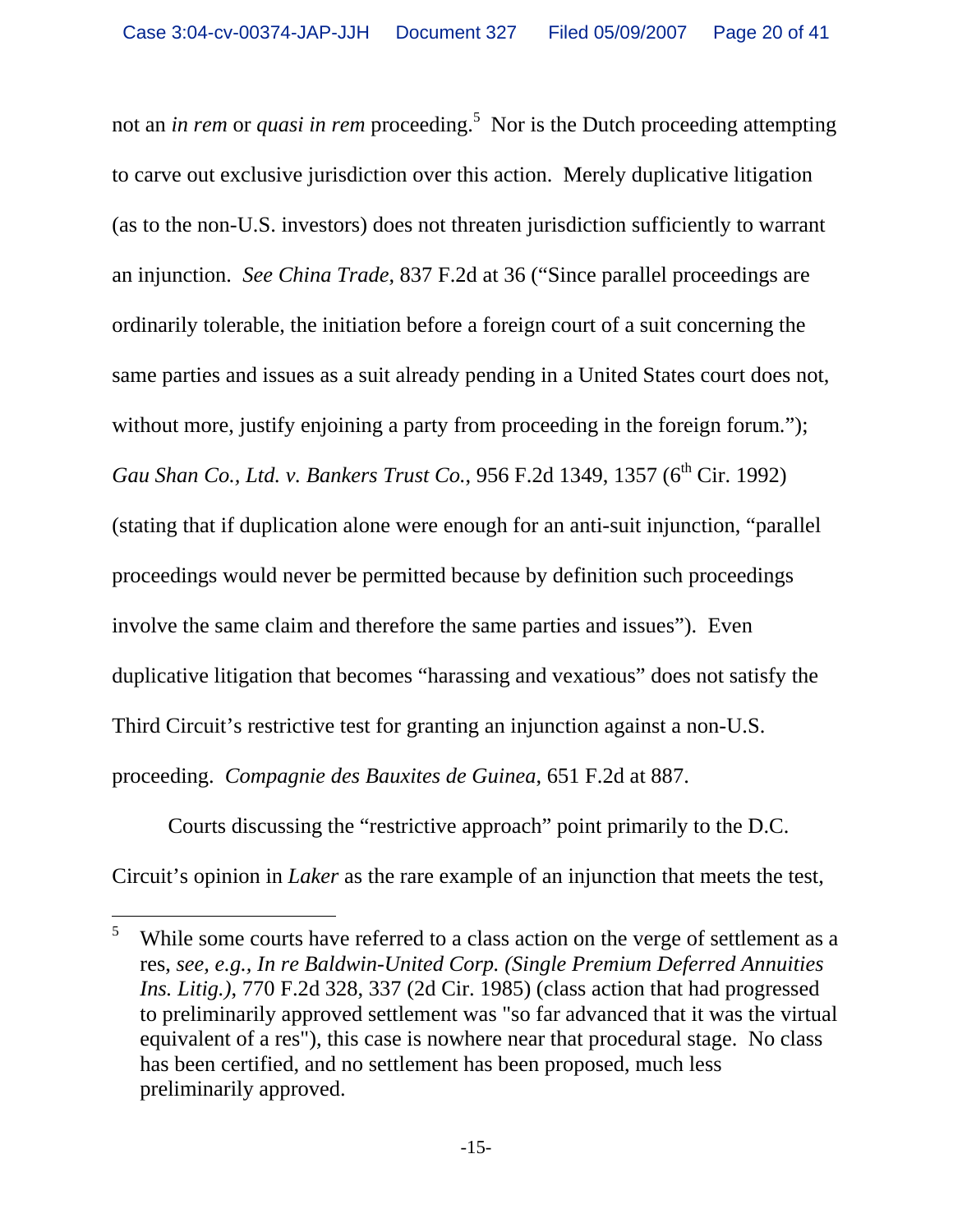because, in that case, the enjoined foreign court *did* try to oust the U.S. court of jurisdiction. In *Laker*, two of several foreign defendants successfully petitioned the United Kingdom's High Court of Justice ("High Court") to enjoin a pending U.S. antitrust action that Laker had filed against them. Other foreign defendants also petitioned or sought to petition the High Court for a similar injunction. Laker moved for an injunction in the U.S. district court to prevent the remaining defendants from petitioning the High Court, and the district court granted the injunction.

In affirming the district court's order, the D.C. Circuit relied specifically on the fact that the foreign action was not a parallel proceeding, but "[r]ather, the sole purpose of the English proceeding [was] to *terminate* the American action." *Id.* at 930. The Third Circuit and other courts citing *Laker* also find this attempt to *terminate* the U.S. litigation to be the key element in the holding. *See Stonington Partners*, 310 F.3d at 127; *China Trade*, 837 F.2d at 37 ("In the present case, however, there does not seem to be any threat to the district court's jurisdiction. While the Korean court may determine the same liability issue as that before the southern district, the Korean court has not attempted to enjoin the proceedings in New York.").

 Unlike in *Laker*, the Dutch proceedings here do not attempt to enjoin the Court in this matter or otherwise "terminate" the proceedings before the Court. In

-16-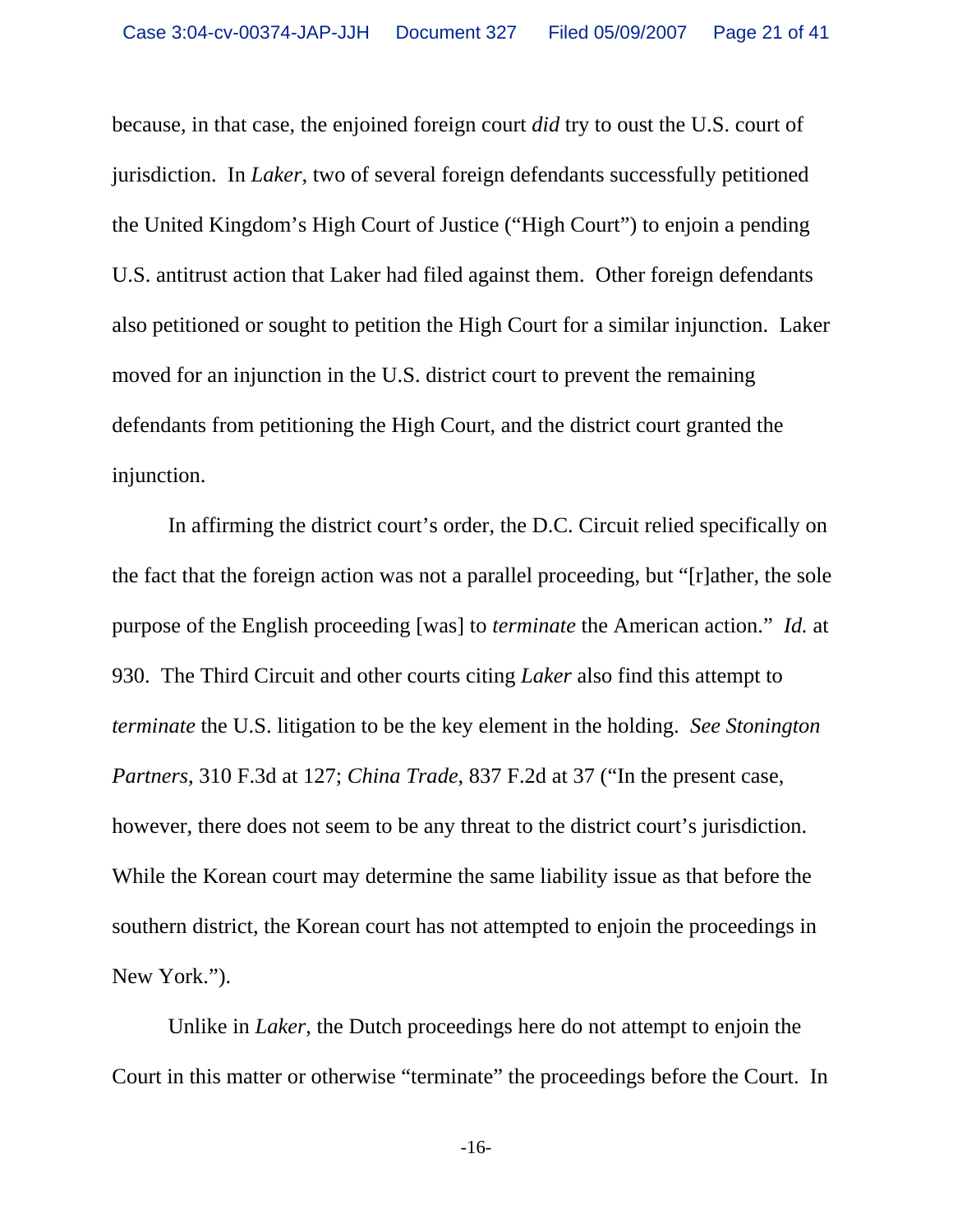fact, the Settlement expressly recognizes – and is subject to – this Court's determination of its own jurisdiction over the claims of the non-U.S. investors. In addition, Shell specifically recognized the continued jurisdiction of the Court over Shell and this case in filing its motion to dismiss on *forum non conveniens* and comity grounds. Finally, the Settlement has no effect on the claims of the Lead Plaintiffs – regardless of whether they purchased on U.S. or non-U.S. exchanges – or any other potential U.S. plaintiff. 6 At its theoretical worst, if the Settlement were somehow approved and implemented before the Court ruled on its jurisdiction, the only effect would be that some non-U.S. members of a putative worldwide class, after full notice and an opportunity to opt out in the Dutch

 $\overline{a}$ 

<sup>6</sup> Lead Plaintiffs' complaint [at 6-7] that "an American who suffered losses on shares purchased abroad . . . would receive a smaller payment than a foreigner who made the exact same purchase and suffered an identical loss" is simply wrong. The Settlement is based on economically modeled, "plaintiff-style" damages estimates of the type typically advanced by plaintiffs in U.S. securities class actions. The per share inflation estimates closely approximate those offered by Lead Plaintiffs' expert in this matter. In negotiating the settlement, the parties reduced the amount to be paid to non-U.S. purchasers on non-U.S. exchanges by the percentage of purchases on those non-U.S. exchanges estimated to originate from U.S. investors. (Contrary to Lead Plaintiffs' speculation, these estimates did not derive from record owners or "street name" owners of the securities purchased on non-U.S. exchanges. As made clear in the Declaration of Frank Scaturro of Thomson Financial Corporate Advisory Services, attached as Exhibit 5, the proprietary methods used by Thomson look through such holders to the beneficial owners.) That amount was then added to the amount to be offered to the U.S. purchasers, so that all purchasers would have the opportunity (if the Court permits Shell to make the offer) to recover the same settlement percentage as agreed in the Settlement.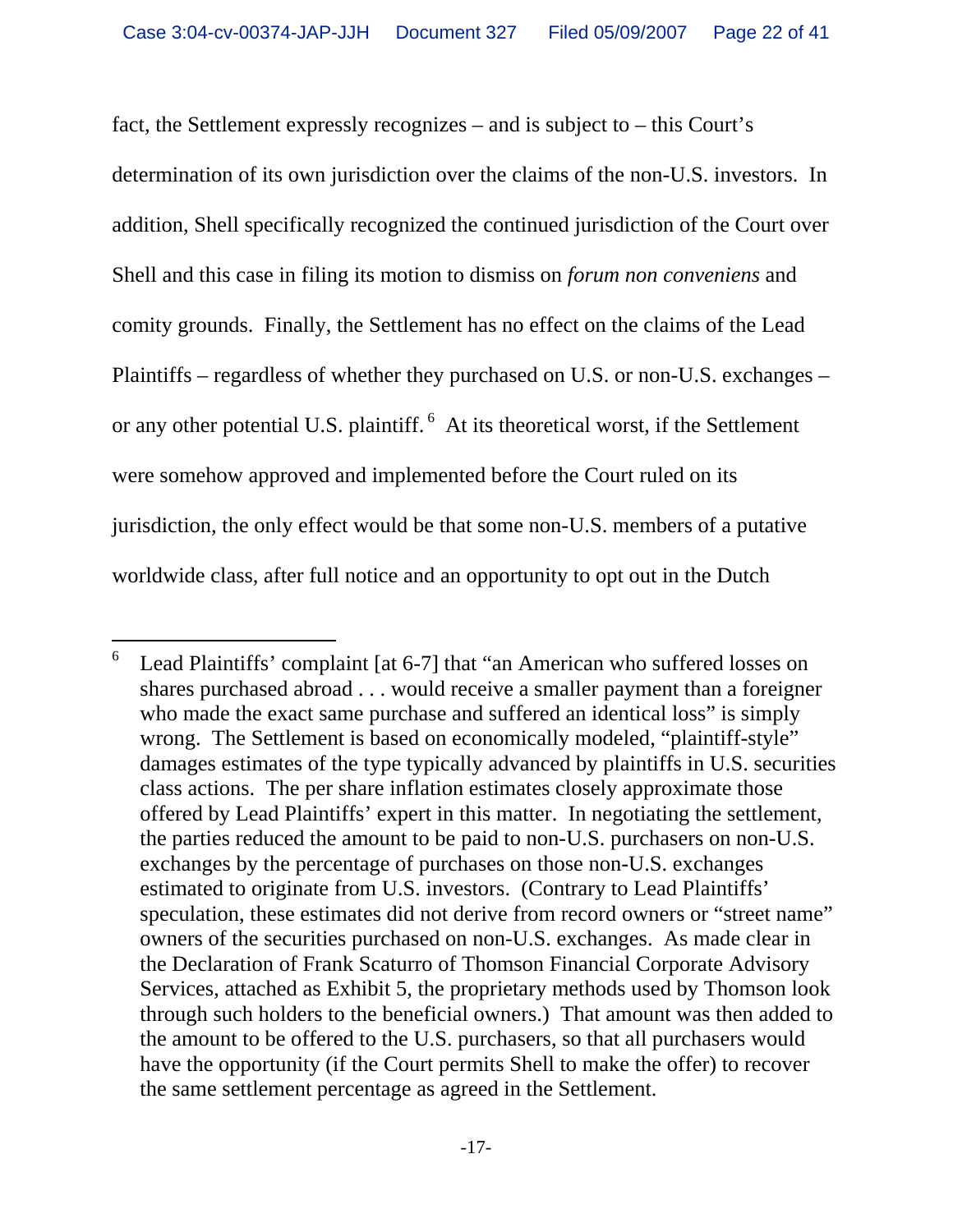proceeding, would accept the Settlement, dismissing or releasing their potential claims in this Court. That is not a threat to the Court's jurisdiction or grounds for an injunction. *See Gau Shan*, 956 F.2d at 1356 (stating that the district court's jurisdiction is not threatened "by the possibility that a ruling of the foreign court might eventually result in the voluntary dismissal of the claim before the United States court").

 At some point, every discussion of *Laker's* holding always returns to the fact that the U.K. proceedings in that case specifically sought to enjoin the U.S. proceeding. The Settlement poses no such threat to this proceeding. Accordingly, an injunction is neither necessary nor appropriate.

#### **2. The Settlement Does Not Threaten Any Important Public Policy**

"Few cases have addressed a situation in which an anti-suit injunction has been appropriately entered to protect important public policy, but the courts that take a restrictive approach have referenced this exception as being narrowly drawn." *Stonington*, 310 F.3d at 127 (citing to no such cases). Only the "most compelling public policies of the forum will support the issuance of an anti-suit injunction." *Id.* (quoting *Gau Shan*, 956 F.2d at 1357). There is no such compelling reason here.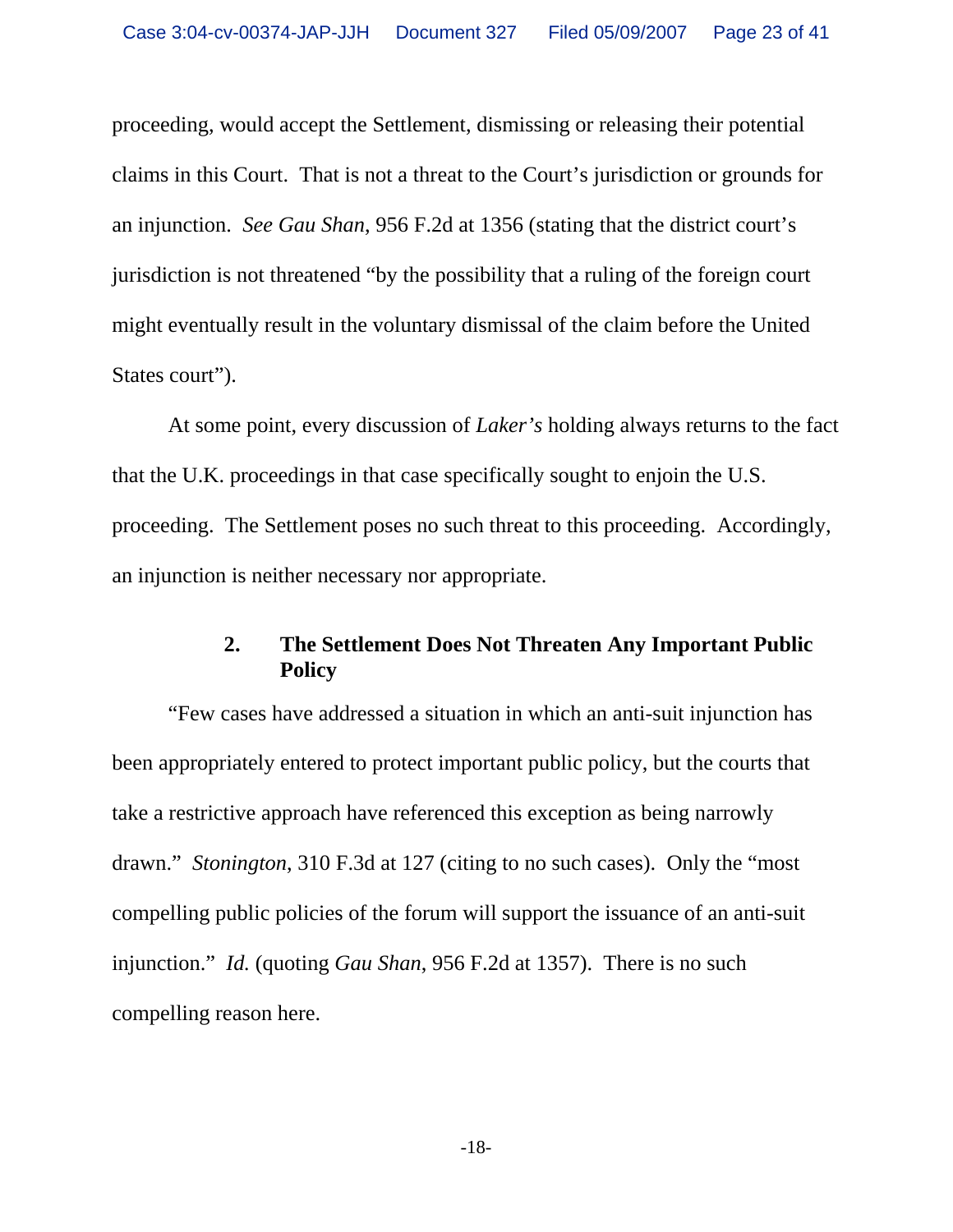Lead Plaintiffs' only argument on U.S. public policy completely ignores the international aspects of this matter. Citing the Private Securities Litigation Reform Act ("PSLRA"), the Securities Litigation Uniform Standards Act ("SLUSA"), and the Class Action Fairness Act ("CAFA"), Lead Plaintiffs argue [at 14] that "Congress has expressed a policy against permitting parallel claims to proceed in different fora." Lead Plaintiffs claim that "in recent years Congress has expressed a policy of resolving class actions generally, and federal securities claims in particular, in a single, federal proceeding," and they assert that the proposed settlement would undermine that policy.

With respect to *domestic* securities cases, Lead Plaintiffs are correct that Congress has expressed a desire for more uniform federal proceedings. They fail to appreciate, however, that these Congressional actions derive from a desire to limit abuses in the plaintiffs' bar through the filing of competing *state court* cases. In passing these reforms, Congress did not – and could not – restrict the ability of non-U.S. purchasers from bringing claims in courts of other sovereign nations. Accordingly, Congress' desire for uniform proceedings in domestic securities cases has absolutely nothing to do with sophisticated non-U.S. investors' choosing to litigate or settle in another country pursuant to the validly enacted laws of that country. Therefore nothing about the Settlement can be seen as infringing any federal policy important in an international context.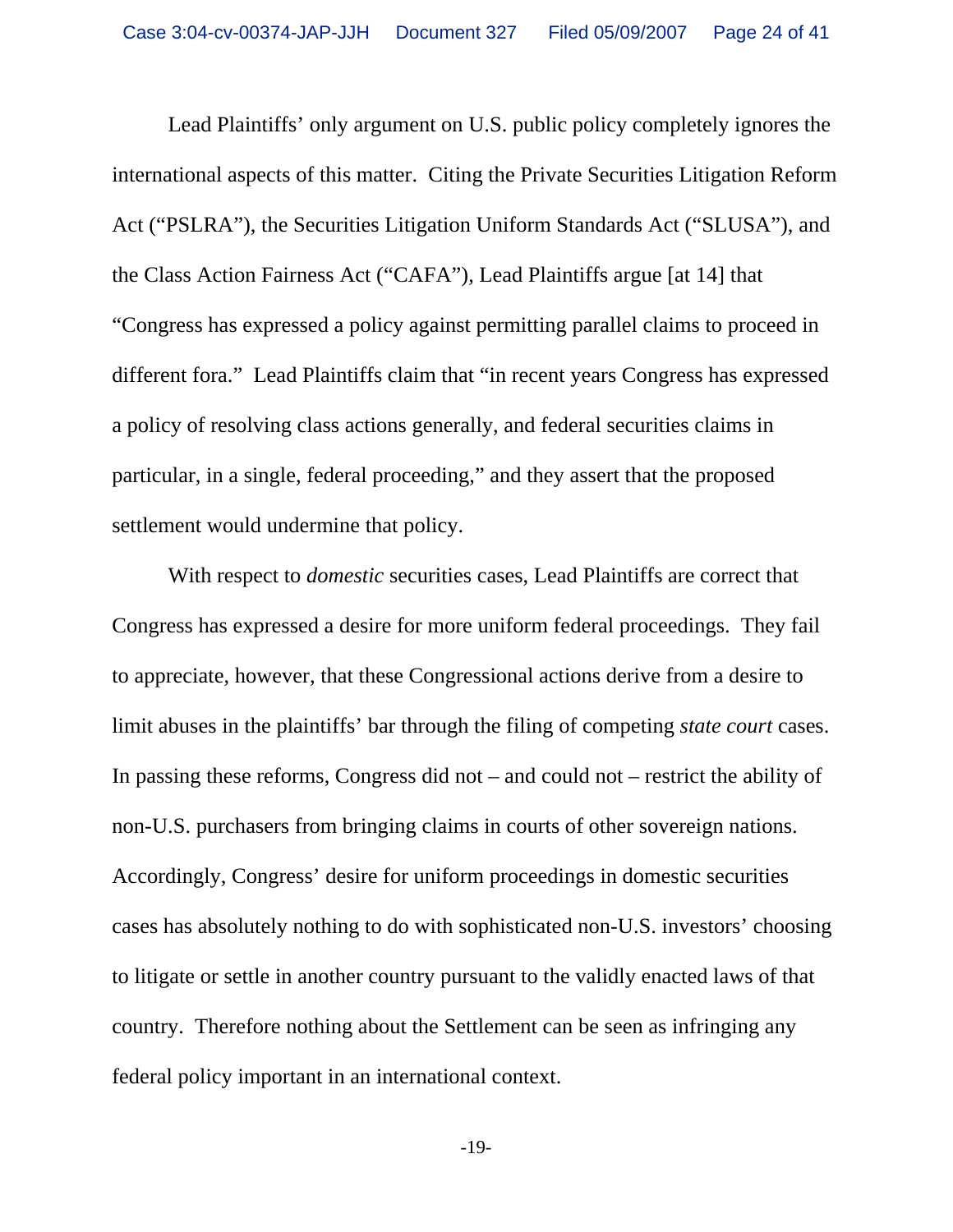But even if one were to assume that the policy favoring federal over state fora were somehow relevant to this matter, that is precisely the type of "substantive" policy that the Third Circuit has found to be insufficient to warrant enjoining a foreign proceeding. In *Stonington Partners*, the Third Circuit distinguished this type of "substantive" policy from an "important" policy that would warrant an injunction:

> Notably, the policies that the *Laker Airways* court found to justify an anti-suit injunction were not those motivating United States antitrust laws – the substance of the dispute – but instead 'that United States judicial functions have been usurped, destroying the autonomy of the courts.'"

*Stonington Partners*, 310 F.3d at 128 (citation omitted). The Third Circuit continued:

> This is significant because, rather than focus on the public policies furthered by the substantive law, which presumably are always present, at least to some degree, the [*Laker*] court focused on what made this case unusual – namely, the degree of foreign interference with properly invoked United States concurrent jurisdiction.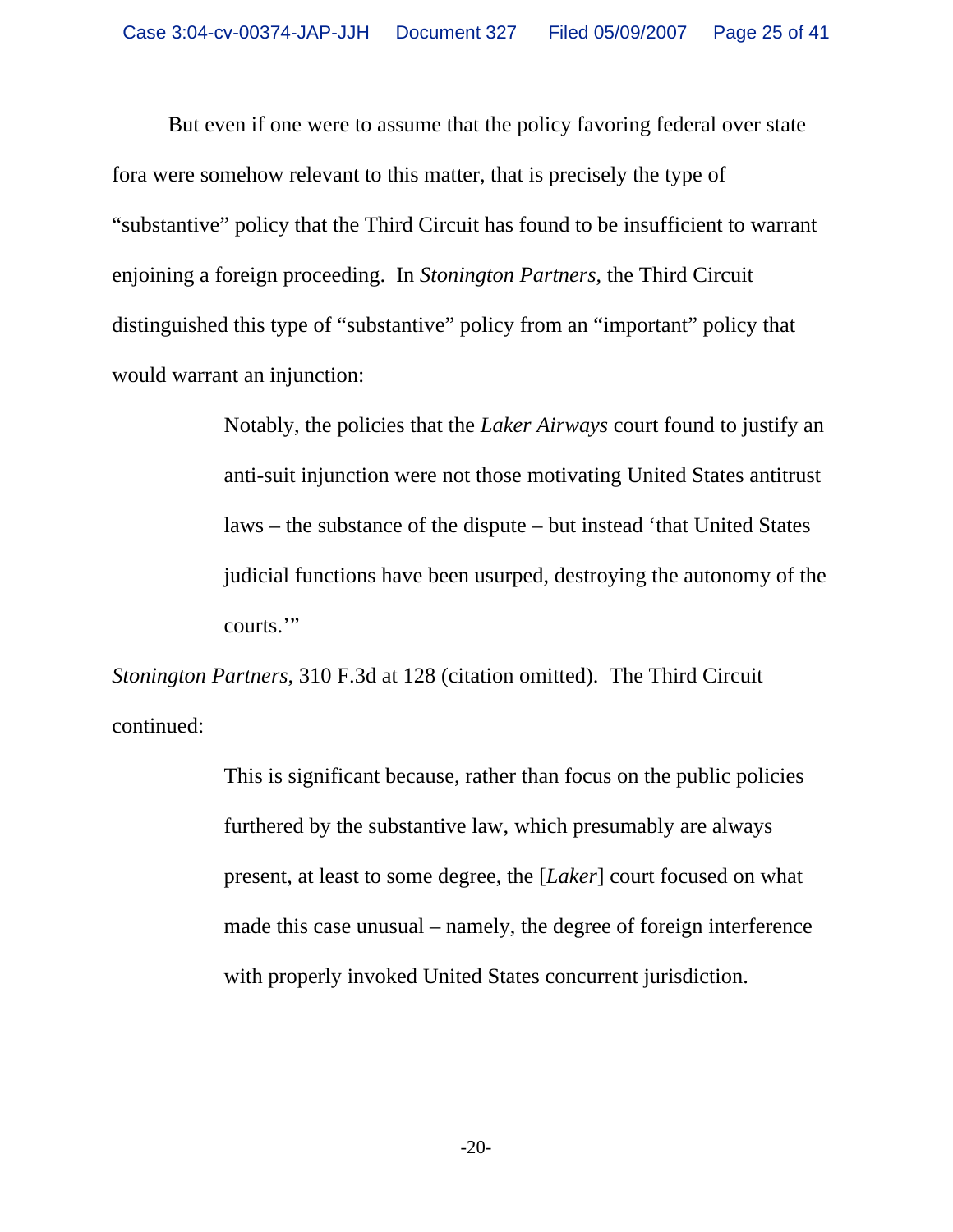*Id.* Lead Plaintiffs do not – and cannot – argue that anything in this matter approaches "the degree of foreign interference with properly invoked United States concurrent jurisdiction" that the Third Circuit's "restrictive approach" requires. *Id.*

Lead Plaintiffs' subsequent arguments are not policy-based; they are merely unsubstantiated attacks on Shell's motives for entering into the settlement and the conduct and professional reputations of the U.S. counsel, European counsel and sophisticated institutional investors and shareholder associations with whom Shell negotiated the Settlement. These attacks also disregard the interests of the non-U.S. investors whom Lead Plaintiffs purport to include in their class, the oversight role of the independent Foundation created pursuant to the 2005 Law and the importance of the Amsterdam Court of Appeals' approval of the Settlement under the 2005 Law. While Lead Plaintiffs from Pennsylvania and their counsel might try to ignore the wishes of the non-U.S. institutional investors and shareholder advocacy groups and dismiss as unimportant the courts and laws of other sovereign nations, this Court cannot do so.

## **II. LEAD PLAINTIFFS' ARGUMENTS FAIL TO JUSTIFY THEIR REQUEST FOR AN INJUNCTION**

Lacking a legitimate claim that this case resembles *Laker* in any way or that it meets the restrictive requirements for an injunction in this Circuit, Lead Plaintiffs try several different arguments to support their assertion that the Court should

-21-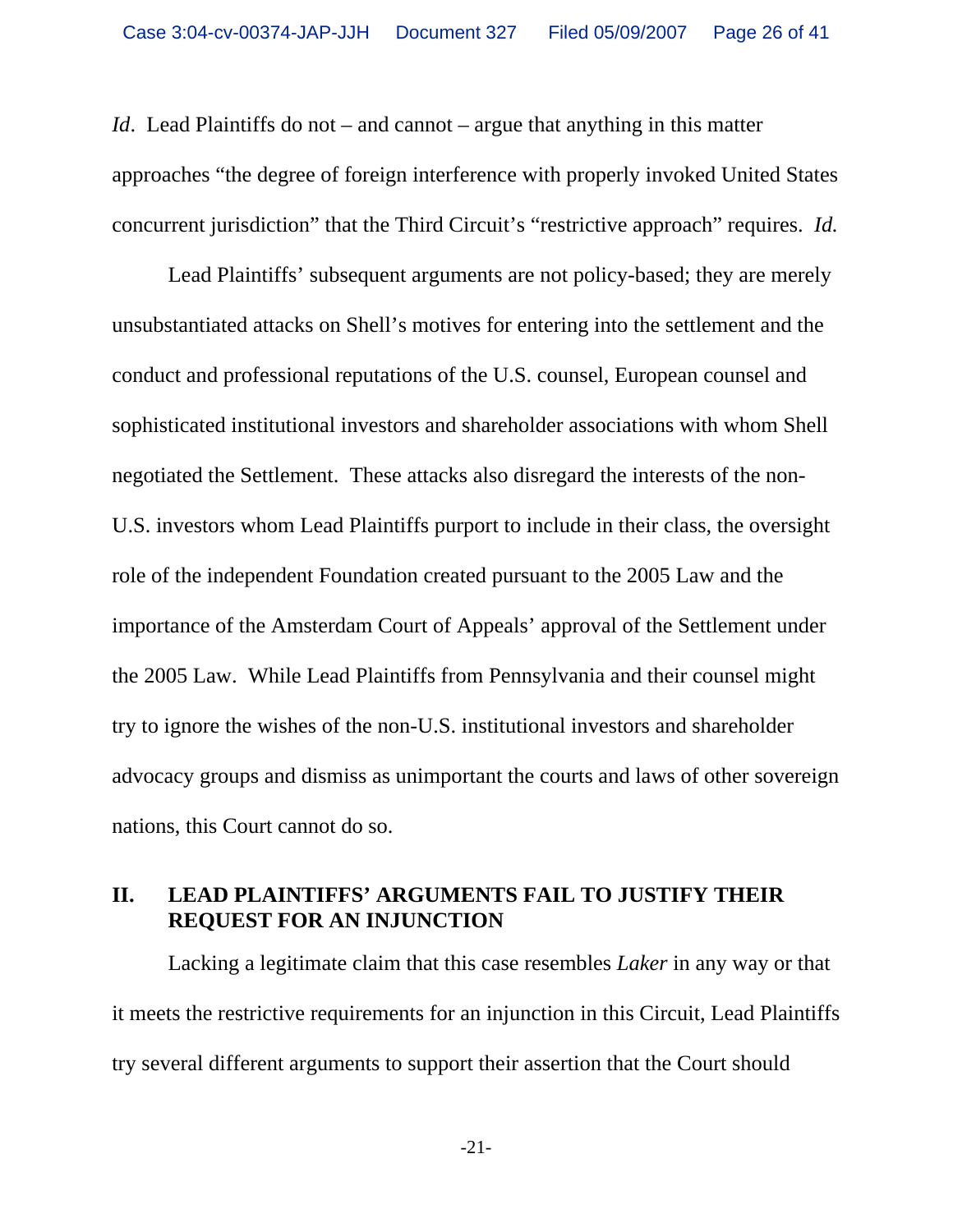enjoin the Settlement. Although most of the arguments seem more properly aimed at the "public policy" exception than the "jurisdictional" exception, Lead Plaintiffs offer many of the same or similar arguments under both exceptions. As discussed below, none of the arguments has merit because:

- (i) the Court should not enjoin non-parties;
- (ii) there is no certified class in this matter;
- (iii) Shell and the individual opt-out plaintiffs did not violate the Court's Consolidation Orders;
- (iv) the appointment of Lead Plaintiffs under the PSLRA does not endow them with "rights" to control the actions and intentions of non-parties;
- (v) the Settlement was the result of arm's length negotiations and appropriately resolves potential claims of non-U.S. investors; and
- (vi) the Court's initial decision on the subject matter jurisdiction motion to dismiss does not support an injunction.

### **A. The Court Should Not Enjoin Non-Parties from Pursuing a Settlement in the Dutch Court**

Lead Plaintiffs have not cited a single case in which any court ever enjoined a foreign proceeding that did not involve the same parties litigating in the U.S. court. Here, however, the parties to the Dutch proceeding and this action are not the same. Although Shell and the opt-out plaintiffs (ABP, PGGM, and Deka) are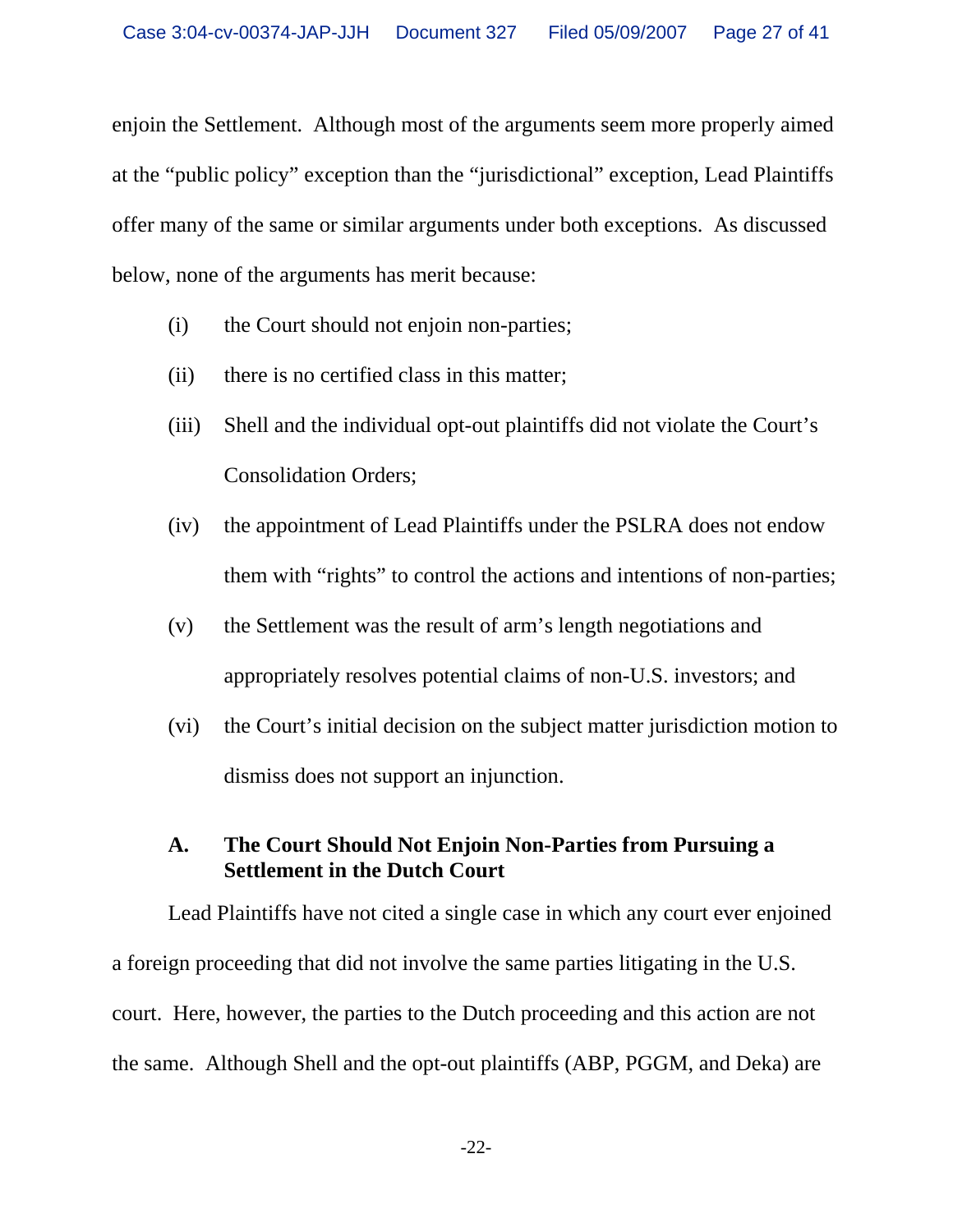before the Court, none of the other non-U.S. parties to the Settlement is and none of the other participants in the Foundation is.<sup>7</sup> They have neither consented to this Court's jurisdiction nor have they been given notice and an opportunity to opt out of any potential class that the Court may certify. *Carlough v. Amchem Prods., Inc.*, 10 F.3d 189, 199-201 (3d Cir. 1993); *In re Real Estate Title and Settlement Services Antitrust Litig.*, 869 F.2d 760, 769 (3d Cir. 1989). With respect to these parties, there is no jurisdiction for this Court to preserve, because it does not yet exist. Indeed, this Court would overreach its jurisdiction – and due process – by issuing an injunction that has the effect of forcing parties who are not before this Court to come to this jurisdiction, and only this jurisdiction, in order to pursue or settle their potential claims. This alone should be reason enough to deny Lead Plaintiffs' request that the Court impose this U.S. action on these non-U.S., nonparty institutions.

#### **B. Lead Plaintiffs Do Not Represent a Certified Class of Investors**

Lead Plaintiffs acknowledge throughout their motion that there is only a "putative" class at this stage, but fail to appreciate the significance of the absence of a certified class. At this point, when no class has been certified, Lead Plaintiffs

 $\overline{a}$ 

<sup>7</sup> Intervening plaintiff Peter M. Wood, the Andorran citizen who counsel for Lead Plaintiffs also represents, is covered by the Settlement but will have an opportunity under the 2005 Law to opt-out and pursue his potential claims against Shell individually.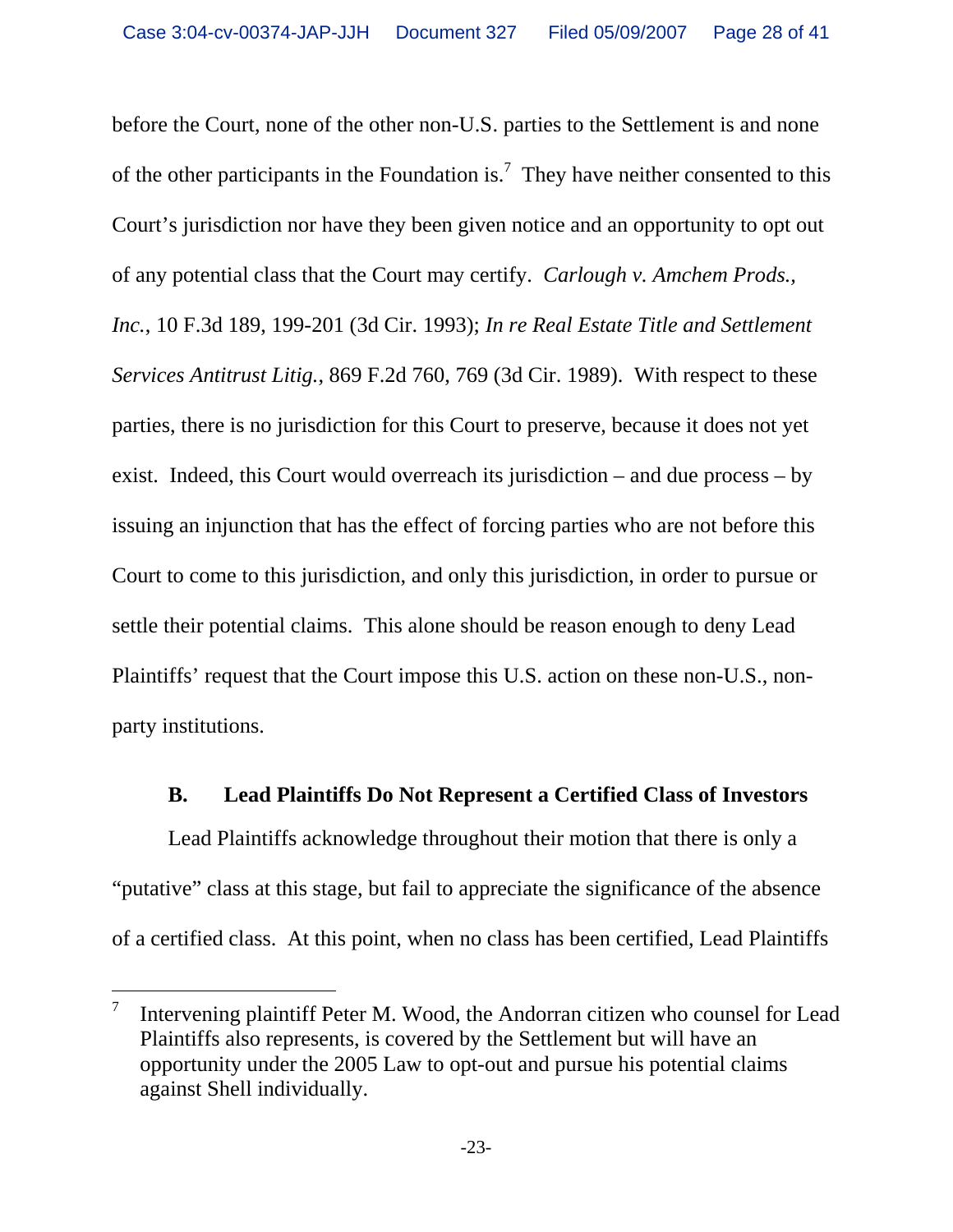and their counsel do not "represent" any certified "class," and Shell was free to negotiate with the potential members of the putative class, particularly the sophisticated institutions and VEB – represented by equally sophisticated counsel of their own choosing – who were involved in the Settlement negotiations. As Judge Friendly observed in *Weight Watchers of Philadelphia, Inc. v. Weight Watchers International, Inc.*, 455 F.2d 770, 773 (2d Cir. 1972), he was "unable to perceive any legal theory that would endow a [putative lead] plaintiff…with a right to prevent negotiation of settlements between the defendant and other potential members of the class who are of a mind to do this." *Id.* Judge Friendly concluded that "plaintiff has no legally protected right to sue on behalf of other [absent putative class members] who prefer to settle." *Id.* at 775; *see also* Manual for Complex Litigation § 21.33 (4th ed. 2007) ("As a general rule, unnamed members of the class, prior to certification of a class, are not represented by counsel for the class."); Restatement (Third) of Law Governing Lawyers § 99 cmt. l (2000) ("[P]rior to certification, only those class members with whom the lawyer maintains a personal client-lawyer relationship are clients."); 30 Moore's Federal Practice – Civil § 810.05 ("Courts have been generally reluctant to interpret the nocontact rule to prohibit defense counsel from making contact with putative class members prior to certification. The rationale is that the putative class members are not yet formally 'represented' so the no-contact rule is not yet triggered").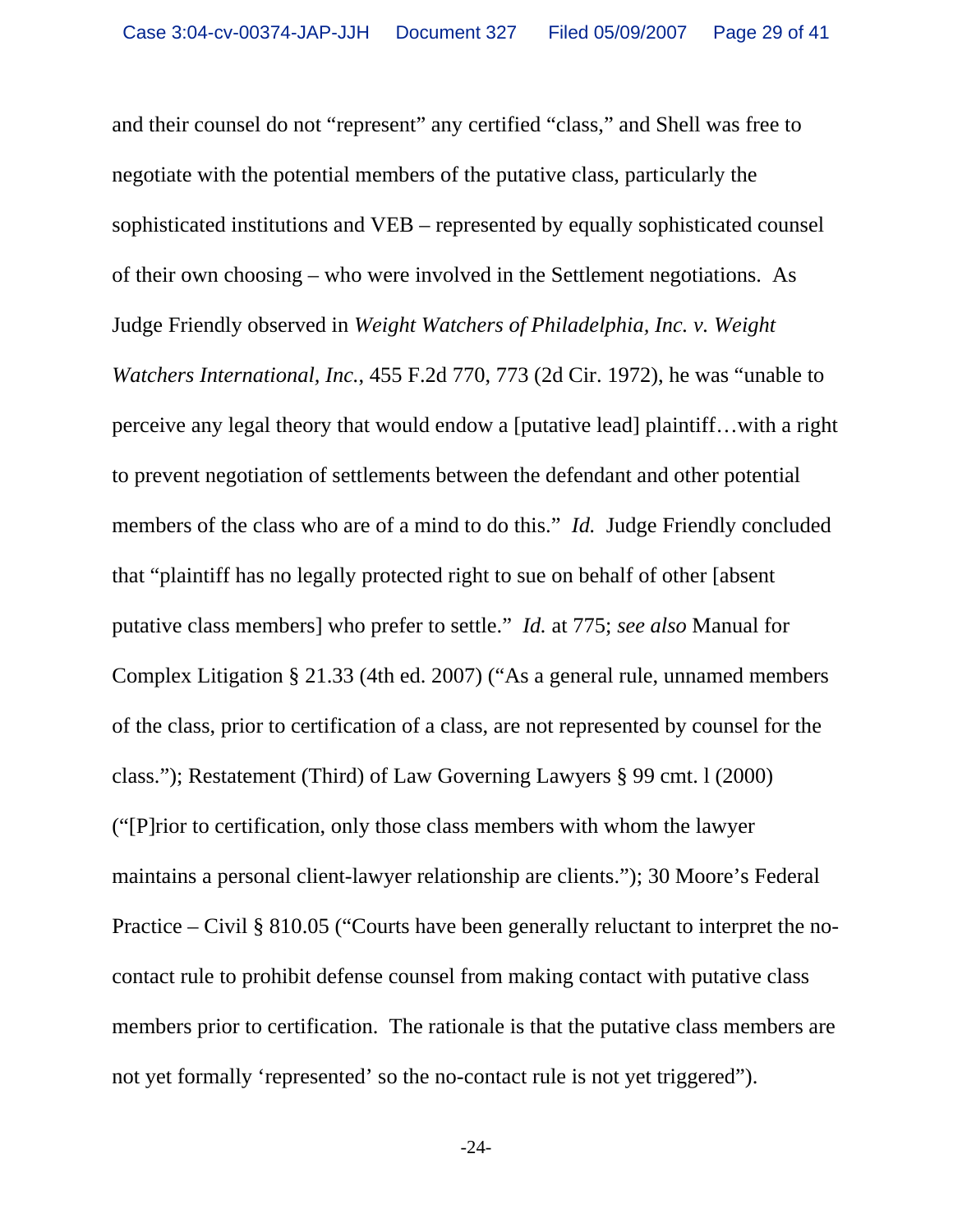Seeking to avoid this basic flaw in their analysis and argument, Lead Plaintiffs attempt to conflate the initial, limited inquiry under the PSLRA's lead plaintiff selection process (into whether presumptive lead plaintiffs have made a *prima facie* showing of adequacy and typicality) with the more detailed and searching inquiry done in class certification. *See In re Cendant Corp. Litig.,* 264 F.3d 201, 263 (3d. Cir. 2001); *In re Oxford Health Plans, Inc. Sec. Litig.,* 191 F.R.D. 369, 373 (S.D.N.Y. 2000) *citing In re Party City Sec. Litig.,* 189 F.R.D. 91, 111 n. 21 (D.N.J.1999) ("[T]he appointment of lead plaintiffs occurring as it does in advance of class discovery, is not a final ruling on their appropriateness as Class Representatives."). Although they certainly have a role as Lead Plaintiffs in management and leadership of the consolidated cases now before the Court, that role does not extend to control over the claims and settlement discussions of either the opt-out plaintiffs (which Lead Plaintiffs concede) or non-U.S. investors not yet before the Court as a result of a class certification order, notice and an opportunity to opt out.

### **C. Shell and the Opt-Out Plaintiffs Did Not Violate the Court's Consolidation Orders**

Lead Plaintiffs argue [at 9] that "[t]he pursuit by Shell and the Opt-Out Plaintiffs of approval of the proposed settlement abroad represents a continuing violation of the Amended Consolidation Order and an attempt to interfere with this

-25-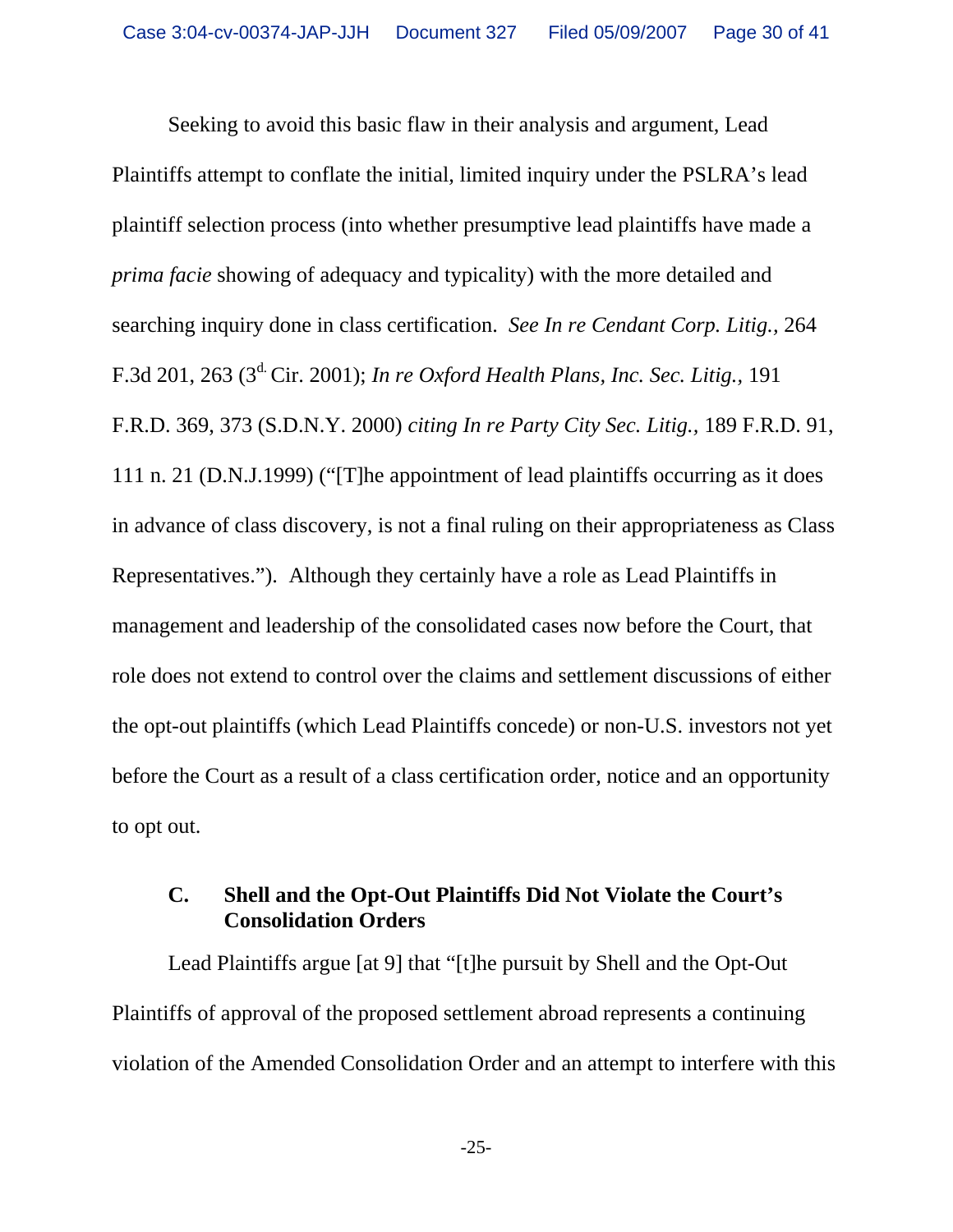Court's ability to resolve the claims properly before it." Although Lead Plaintiffs pay lip service to *Laker* with a citation and quotation about "paralyz[ing] the jurisdiction of the court," they do not – presumably because they cannot – explain how the Settlement and the purported "violation" of the Consolidation Orders could conceivably "paralyze" the Court's jurisdiction. In any event, Lead Plaintiffs' tortured interpretations of the Consolidation Orders are flatly inconsistent with the plain language of the Orders themselves. The Orders just do not say what Lead Plaintiffs claim they do.

Contrary to Lead Plaintiffs' claims and selective quotations [at 2, 4, 5, and 9-10] the Court's June 30, 2004 and February 7, 2006 Consolidation Orders do not grant Lead Plaintiffs "sole responsibility to negotiate on behalf of the putative class." By its terms, the June 30 Order grants Lead Plaintiffs and their counsel the "sole authority" to act only "on behalf of all *plaintiffs* in their respective cases . . ." (emphasis added). This must be limited to *named plaintiffs* in the existing cases before the Court, because the Order [at ¶2] applies only to "[a]ny action hereafter filed in the Court or transferred to this Court," and only the named plaintiffs would even have "their respective cases." Additionally, because there is no "class" of unnamed plaintiffs yet before the Court pursuant to an order under Fed. R. Civ. P. 23, and because the June 30 Order makes clear [at ¶3] that "[t]he terms of this Order shall not have the effect of making any person, firm or corporation a party to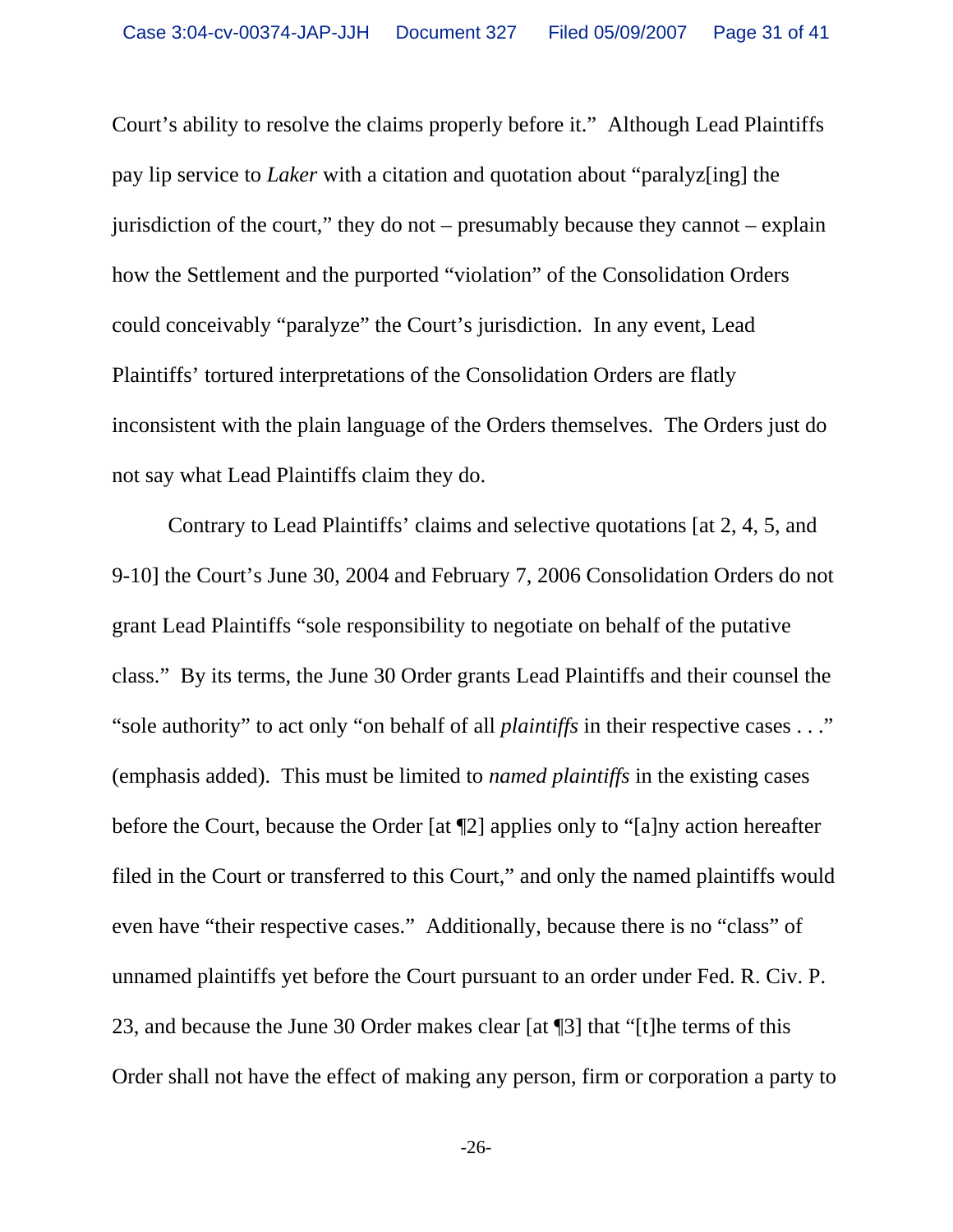any action in which he, she or it has not been named, served or added in accordance with the Federal Rules of Civil Procedure," the June 30 Order can only mean at this stage of the proceedings that Lead Plaintiffs were appointed to act on behalf of the other named plaintiffs in the consolidated actions.

The February 7 Order consolidates the individual opt-out cases for "pretrial purposes" and not, as Lead Plaintiffs would have the Court believe, for all purposes, as are the putative class actions subject to the June 30 Order. $^8$  Apart from making clear [at ¶7] that counsel in the individual cases are free to communicate with Shell on matters involving those cases, <sup>9</sup> the February 7 Order otherwise adds little to the analysis of representation of the unnamed potential members of the putative class and lends no support to Lead Plaintiffs' assertions, because it does not restrict, in any way, counsel for the opt-out plaintiffs from communicating with unrepresented potential members of the putative class.

Significantly, nothing in either Order restricts Shell's ability to communicate with potential members of the putative class alleged by Lead Plaintiffs. There is

l

<sup>8</sup> The February 7 Order also states [at ¶12] that "[t]o the extent any provisions in this Order are inconsistent with provisions in the [June 30, 2004 order] as to the handling of Individual Actions, the terms of [the February 7, 2006] Order shall govern." This makes clear that the intent of the Order is to supersede the earlier Order with respect to the individual cases and that the "consolidation" is limited to "pretrial purposes."

<sup>9</sup> As the Order specifically contemplates other such cases [at ¶11], it is clear that the Order would permit communications on those matters as well.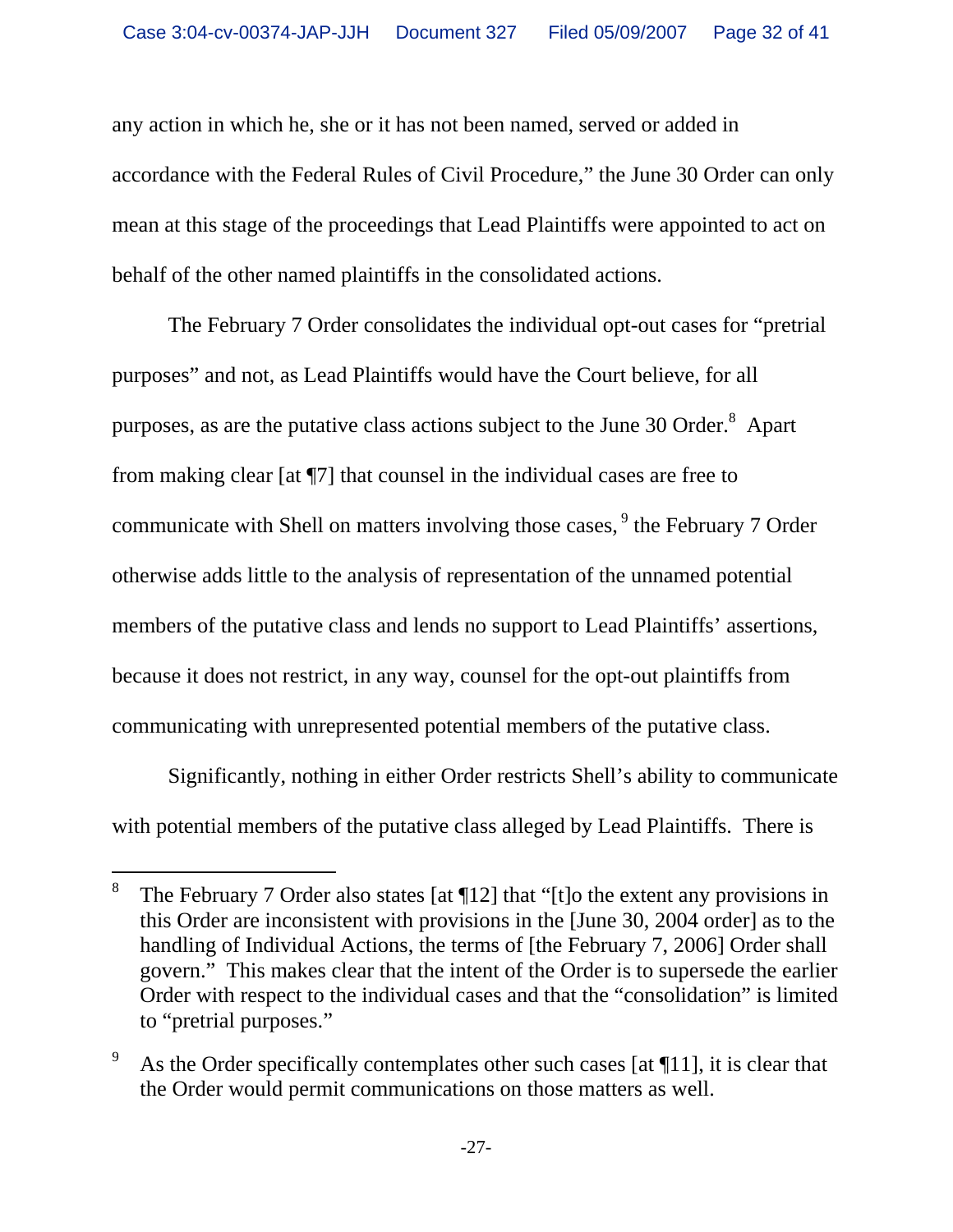no basis under law or principles of legal ethics for such a restriction in the absence of a certified class, particularly where – as here – the non-U.S. investors involved in the Settlement are sophisticated institutional investors and a sophisticated shareholder advocacy organization, all represented by sophisticated, experienced U.S. or European counsel.

Lead Plaintiffs next shift their focus to the individual opt out plaintiffs' access to discovery materials and try to analogize the Settlement to the French proceedings in *Omnium Lyonnais D'Etancheite et Revetement Asphalte v. Dow Chemical Co.*, 441 F. Supp. 1385 (C.D. Cal. 1977). In making the comparison and their resulting argument, Plaintiffs ignore the facts of both cases. *Omnium*  involved parallel civil actions in California and France (which were not enjoined). A special master in the California action ordered that no discovery materials obtained in that matter could be used in the French actions. Plaintiffs nonetheless used them in France over the objections of the defendant to secure judgments in France against the defendant. The defendant then moved for an injunction against enforcement of the French judgments, and the court granted it.

In this case, however, Shell, unlike Dow, is not objecting to the use of materials it produced in discovery. There is nothing in the Consolidation Orders or in the Confidentiality Stipulation to prevent Shell from permitting the individual plaintiffs to use documents produced by Shell and testimony of witnesses made

-28-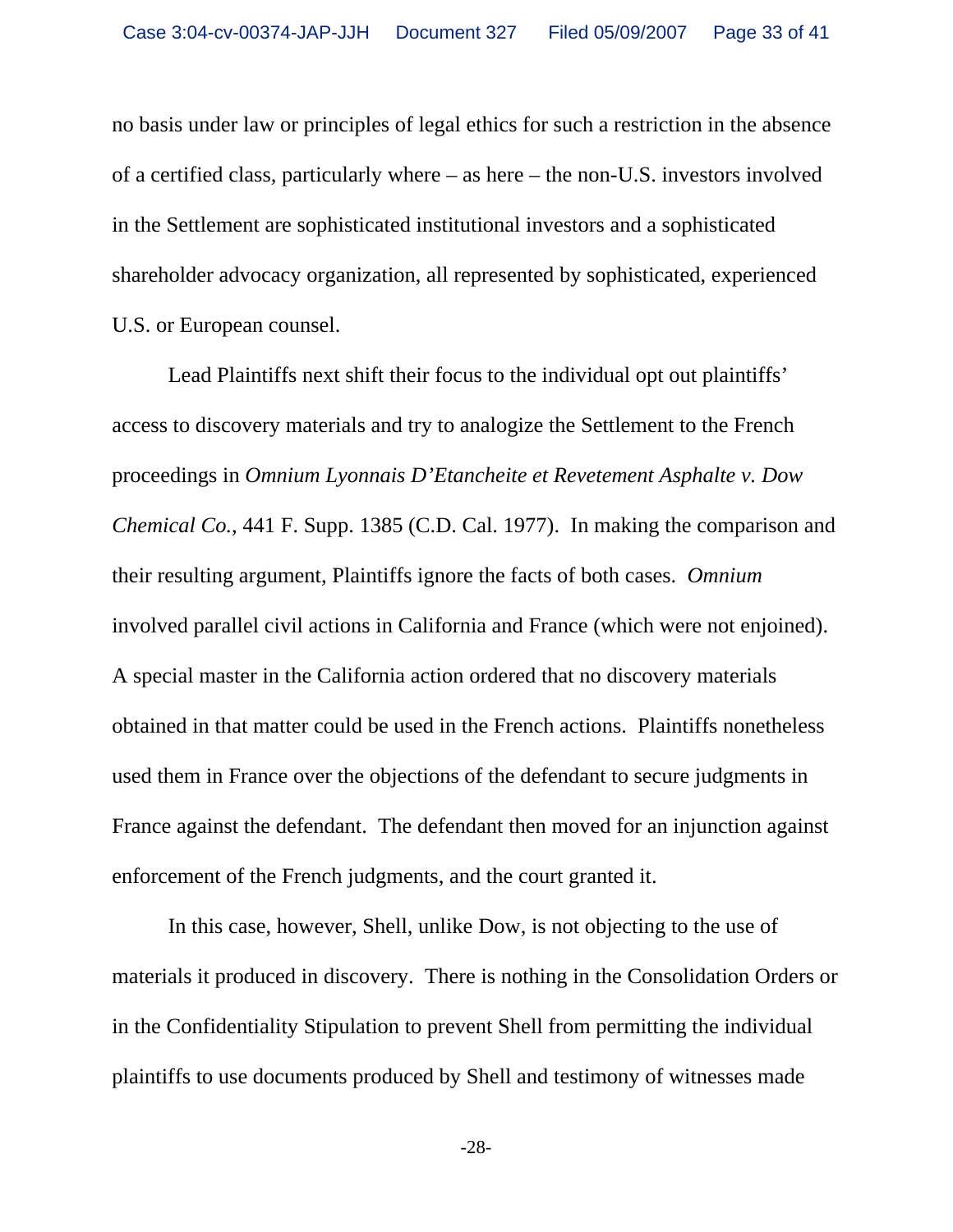available by Shell in connection with the Settlement. The Confidentiality Stipulation specifically provides [at ¶21] that "[n]othing herein shall restrict or preclude any Producing Party from disclosing its own Confidential Information or Highly Confidential Information to any person or entity without regard to the provisions of this Protective Order."

### **D. The Court's Appointment of Lead Plaintiffs Under the PSLRA Does Not Endow Lead Plaintiffs with "Rights" to Control the Actions of Non-Parties.**

Unable to find a *Laker*-worthy issue in the Consolidation Orders, Lead Plaintiffs next turn to the Order appointing them Lead Plaintiffs and argue [at 10] that "the purported settlement interferes with this Court's management of the pending action by undermining its selection of" Lead Plaintiffs, citing to the Eighth Circuit's holding in *In re BankAmerica Corp. Securities Litigation*, 263 F.3d 795  $(8<sup>th</sup> Cir. 2001)$ . Lead Plaintiffs assert [at 11] that, like the lead plaintiff in the *BankAmerica* matter, they enjoy "various exclusive rights and responsibilities" as a result of the PSLRA that would be "frustrate[d]" or rendered "'meaningless' if another party may 'seize control of the litigation of the federal claims' by resolving it in another jurisdiction." (citations omitted). $^{10}$ 

-

<sup>10</sup> Lead Plaintiffs' purported quotation from and citation to *Laker* [at 11-12] appear to be mistaken. No such quotation appears in the *Laker* opinion, but it does appear in *Quaak v. Klynveld Peat Marwick Goerdeler Bedrijfsrevisoren*, 361 F.3d 11 (1st Cir. 2004). In *Quaak*, the First Circuit upheld a district court's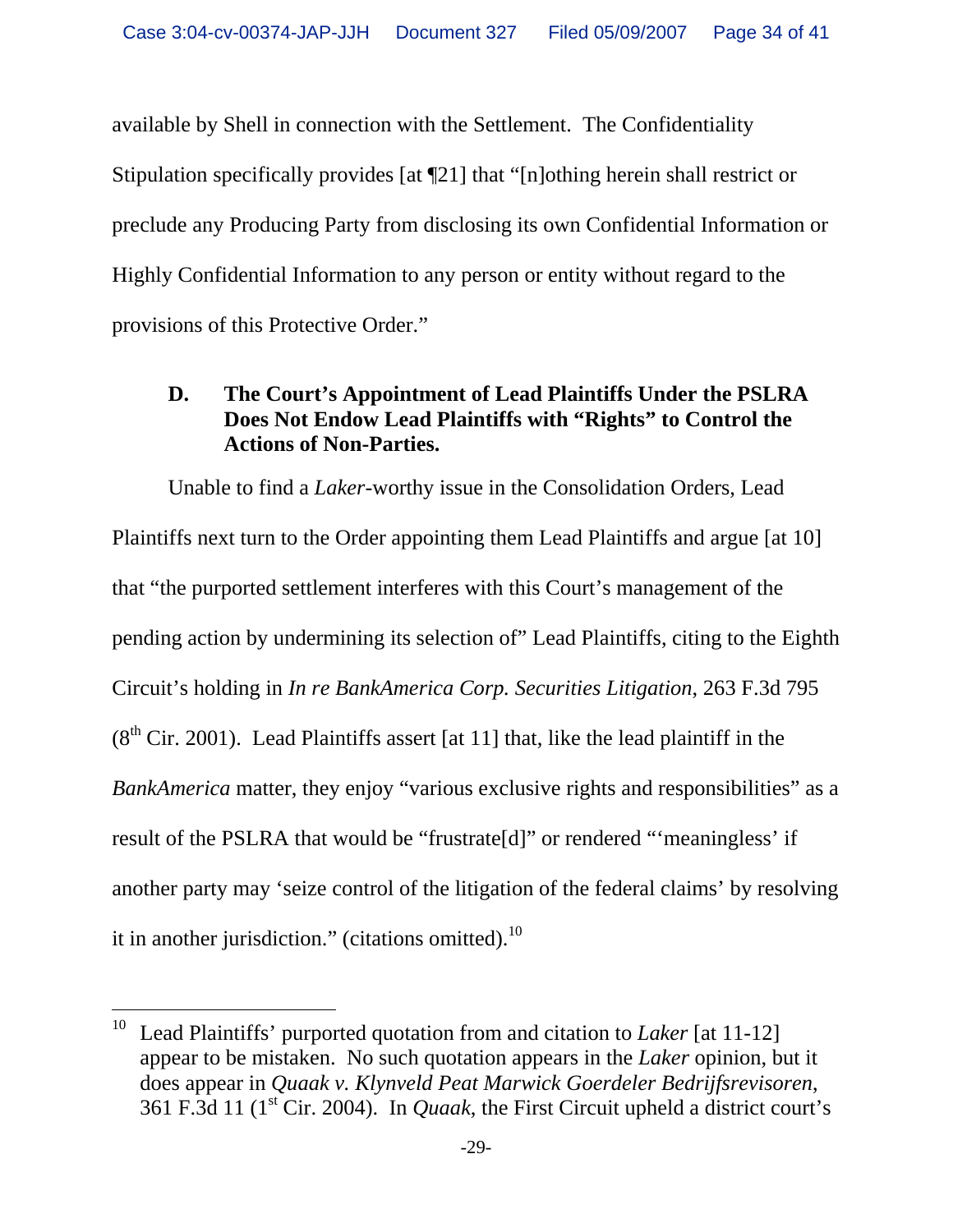Lead Plaintiffs' faulty assertion [at 11] that the PSLRA conveys propertylike "rights" to those appointed by the courts as Lead Plaintiff and Lead Counsel contorts both the current status of this case and the holding and rationale in *BankAmerica*. First, Lead Plaintiffs' argument ignores the fact that *BankAmerica* involved a certified class and this case does not. As discussed above, although they have been appointed Lead Plaintiffs under the PSLRA, there is no class certified in this matter, so Lead Plaintiffs do not "represent" any "class" at this point in the litigation.

In addition, *BankAmerica* involved the injunction of a state-court action, not a foreign action and, therefore, did not discuss or address the "serious concerns" presented by issues of international comity. Conversely, the court considered important the subsequent passage of SLUSA, which would have prohibited the very matter that was enjoined. *See BankAmerica*, 263 F.3d at 802 ("Under

 $\overline{a}$ 

injunction against a Belgian proceeding in which a defendant sought an order forbidding plaintiffs from enforcing the U.S. court's orders to produce documents. In reaching this decision, the First Circuit adopted neither the "lax" or "restrictive" approaches (though it did favor the more conservative standard), but added a new threshold inquiry into whether the parties and issues in the two proceedings are identical. *Id.* at 18. The First Circuit said, "Unless that condition is met, a court ordinarily should go no further and refuse the issuance of an international antisuit injunction." *Id*. Of course, this matter involves different parties, as most of the non-U.S. investors participating in the settlement (and all of the unnamed members of the putative class sought by Lead Plaintiffs) are not yet parties to this case. Also, this is another example of the foreign court's essentially seeking to enjoin the U.S. court or block its orders.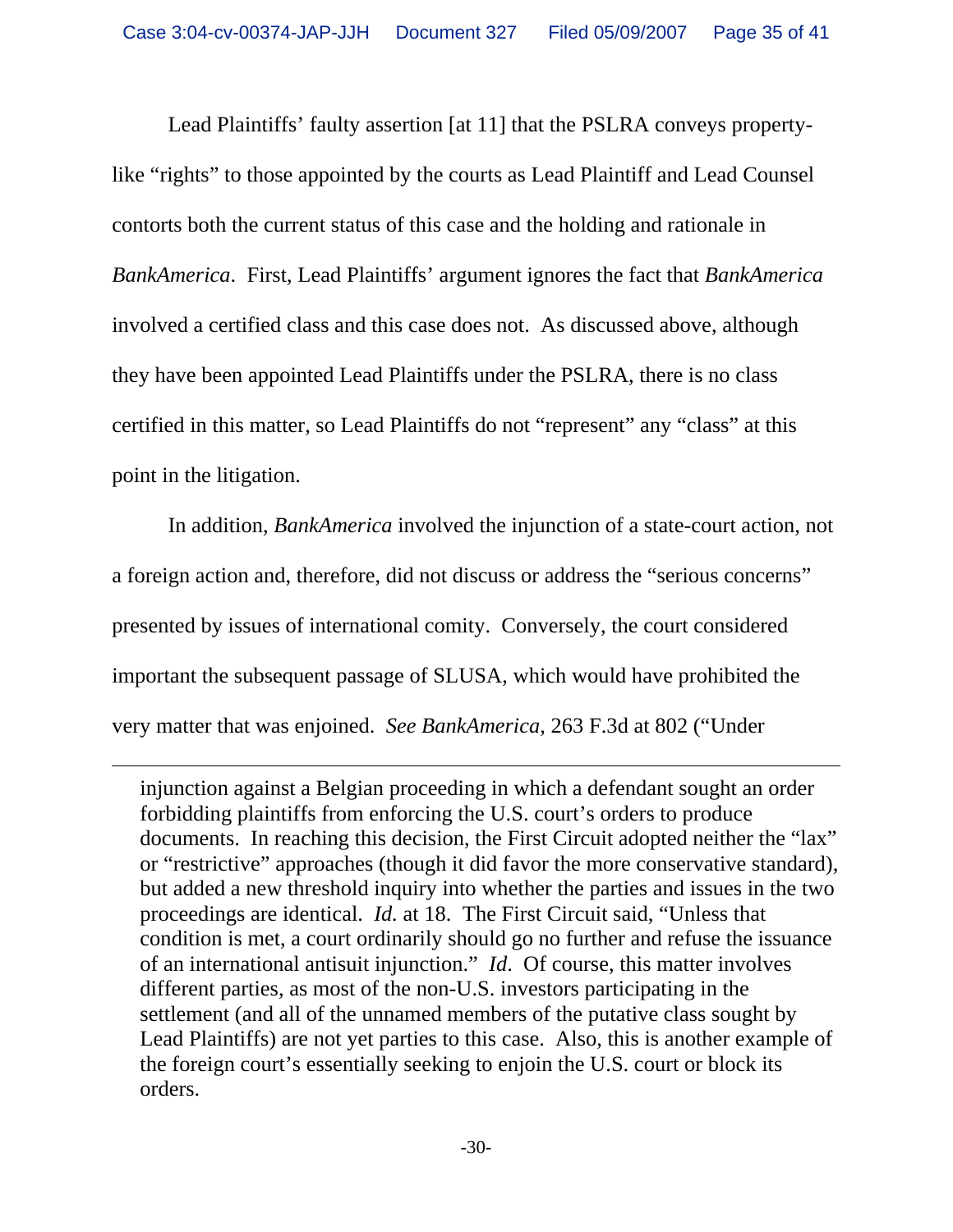SLUSA, therefore, [the state action] would be preempted altogether, obviating the need for injunctive power of the sort invoked by the district court under the PSLRA."). Of course, no such prohibition exists for foreign securities proceedings; nor could there be any such prohibition consistent with principles of comity.<sup>11</sup> Further, the Court should not interpret either the PSLRA or SLUSA in a manner that offends established principles of international comity. *F. Hoffman-La Roche Ltd. v. Empagran S.A.*, 542 U.S. 155 (2004) ("This rule of statutory construction cautions courts to assume that legislators take account of the legitimate sovereign interests of other nations when they write American laws.").

The thrust of Lead Plaintiffs' argument, in fact, seems to spring from a notion that they – or more particularly their counsel – have a "right" to the "potentially lucrative lead role" and the Settlement has interfered with that "right." Even if one could read *BankAmerica* as endorsing this sentiment and a strong preference against parallel litigation in the securities field, it clearly fails to meet the threshold for enjoining a non-U.S. proceeding under the Third Circuit's "restrictive approach." The Third Circuit has been clear on several occasions that

l <sup>11</sup> Taken to its logical (and absurd) end, Lead Plaintiffs' argument would mean that no court outside the U.S. could even hear a securities-related case if parallel U.S. litigation under the PSLRA has been commenced, for fear of frustrating the "rights" of the appointed Lead Plaintiff. There is absolutely no basis on which this Court can or should invent a SLUSA-like prohibition of foreign securities actions.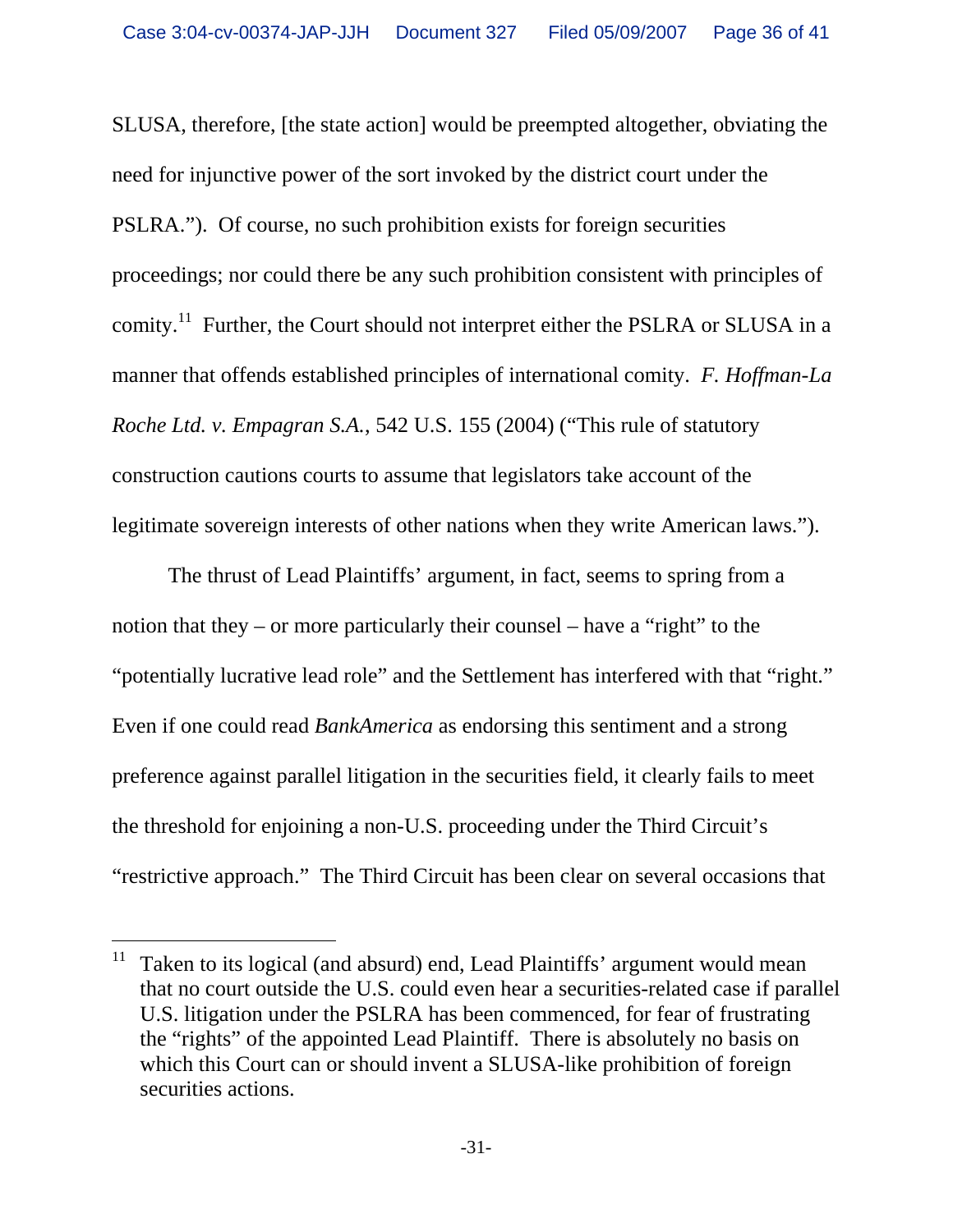parallel litigation alone is not grounds for an injunction. *See Stonington Partners*, 310 F.3d at 127; *General Electric*, 270 F.3d at 161 (discussing *Compagnie des Bauxites de Guinea*, 651 F.2d at 887). Nothing in Lead Plaintiffs' PSLRA argument comes close to suggesting that the Settlement is tantamount to the U.K. court's injunction of U.S. proceedings at issue in *Laker*, particularly as the Settlement does not implicate Lead Plaintiffs' ability to prosecute their claims or, if a class is certified and they are appointed as class representatives, the claims of any other U.S. purchaser.

#### **E. The Settlement Legitimately Resolves Claims of the Non-U.S. Investors and Was Not the Product of Collusion**

In a futile effort to diminish the Settlement, Lead Plaintiffs' motion papers are replete with unfounded assertions about the bona fides of the Settlement. For example, they contend [at 2, 7 and 11] that "the proposed settlement literally has no legal effect, and could have no legal effect, other than to dispose of the claims brought in this action," that "the only claims resolved by the proposed Dutch settlement are the securities claims advanced by Foreign Purchasers in this action under American law," and that the Settlement "has a practical effect of only settling the specific claims advanced in this action under American law."

As described above, European and other non-U.S. investors have potential claims outside the U.S. and have threatened to bring them. *See* Exhibits 1, 2 and 3.

-32-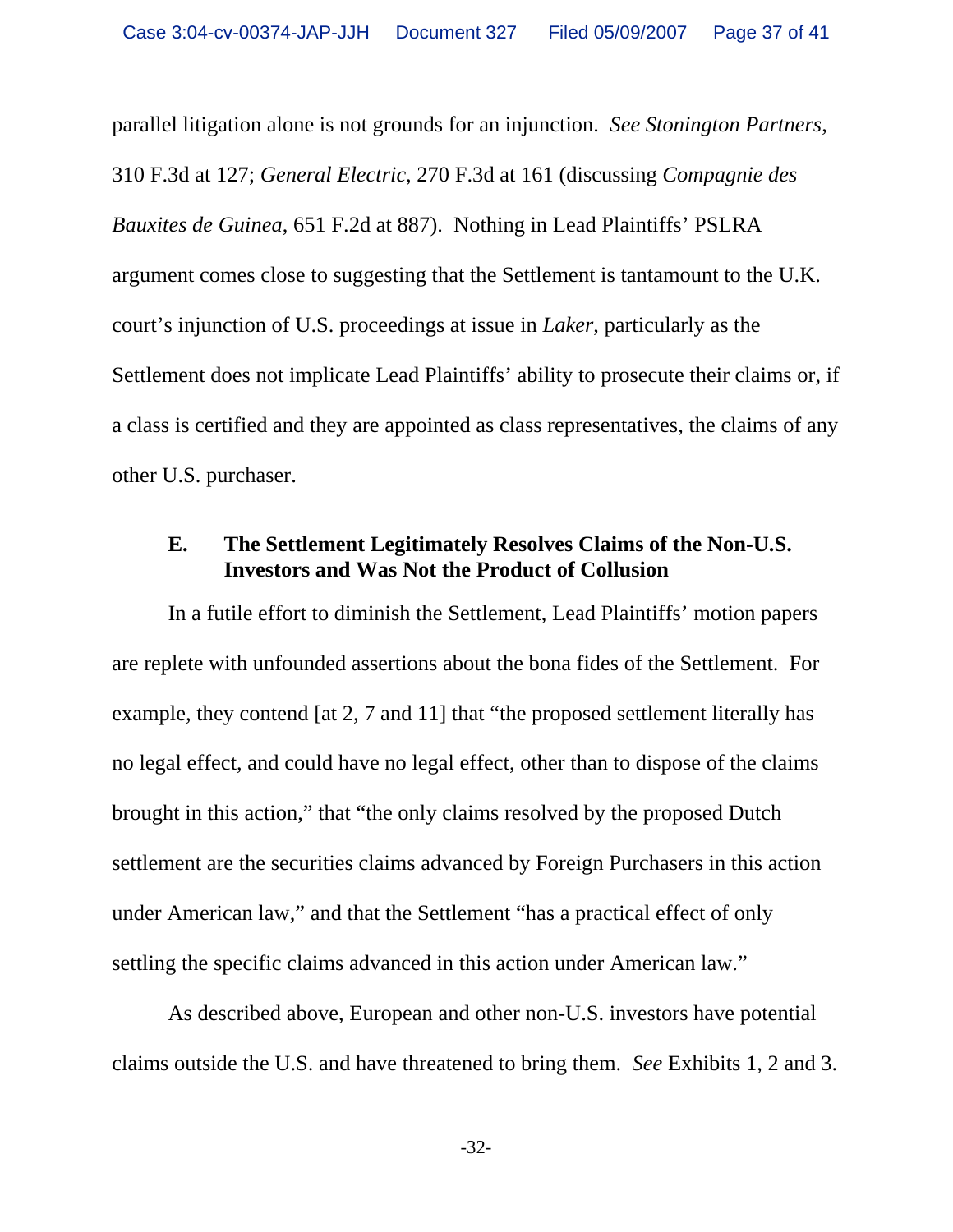The fact that no adversary litigation has yet been commenced in Europe does not mean that these investors would not consider asserting those claims against Shell or that the resolution of those claims (even in combination with all other potential claims, including potential U.S. claims) is not a legitimate settlement with real "legal effect." In fact, the only area in which the Settlement truly has no "legal effect" is with respect to Lead Plaintiffs and all other U.S. purchasers of Shell securities, unless this Court allows Shell to make an equivalent offer to the U.S. investors.

Continuing the effort to discredit the Settlement, Lead Plaintiffs insinuate [at 6] and charge [at 15] that Shell is colluding in the Settlement with counsel for the individual plaintiffs in the opt-out cases. But Lead Plaintiffs completely ignore the dozens of sophisticated non-U.S. institutions and shareholder advocacy groups who have determined to participate in the Settlement, the distinguished European counsel involved in the Settlement, the independent members of the Foundation's Board of Directors and, significantly, the Amsterdam Court of Appeals, which must review and approve the Settlement.<sup>12</sup> Instead, they ask this Court to impose

<sup>12</sup> 12 Investors who may be affected by the Settlement will have an opportunity to present any objections in the Amsterdam Court of Appeals. Lead Plaintiffs certainly cannot suggest that tribunal is incapable of determining whether the proposed settlement is fair, the product of collusion or otherwise inappropriate for approval. Certainly, this Court should not presume, at this stage and on this record, to judge the fairness or adequacy of the proposed settlement by effectively enjoining the Amsterdam Court of Appeals from proceeding with its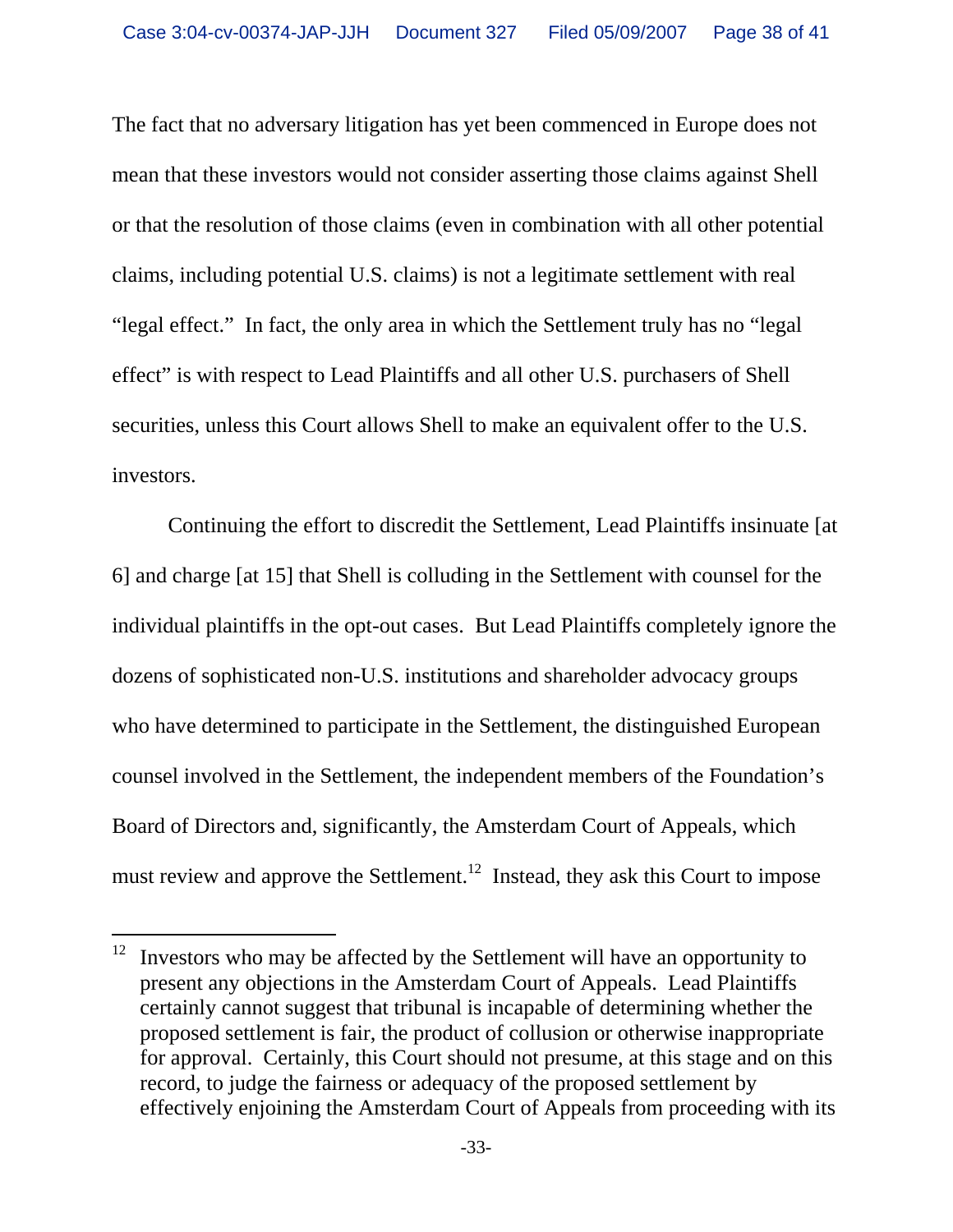the will and judgment of two Pennsylvania Funds – ultimately assisted by a single individual investor from Andorra with 1,500 shares – on some of the most sophisticated investors and shareholder advocates in Europe and elsewhere outside the U.S. The Court should see this for the desperate ploy that it is.

### **F. The Court's Decision on the Subject Matter Motion to Dismiss Offers No Support for an Injunction**

Lead Plaintiffs assert [at 12] that the Court's Order on the subject matter jurisdiction motion to dismiss is "controlling" and that such a "finding that jurisdiction exists is, necessarily, a conclusion that the conduct in question is a matter of federal concern." Lead Plaintiffs are wrong both as a matter of the status of this case and as it pertains to their conclusion that such a finding would support an injunction under the Third Circuit's "restrictive approach."

Lead Plaintiffs' attempts to cling to the initial decision on subject matter jurisdiction ignore both the light burden used by the Court in that decision as well as the Court's subsequent admonitions that the case has moved beyond that stage. In the April 12, 2006 Hearing before the Court on the proposed mini-trial, the Court admonished Lead Counsel to "put Judge Bissel's finding aside because it really doesn't help. He found that you got over the hurdle at the pleading stage. That's history. Let's move forward." April 12, 2006 Transcript of Hearing at 25-

 $\overline{a}$ 

-34-

process for reviewing the settlement and determining whether to approve it, based upon all the facts and the requirements of Dutch law.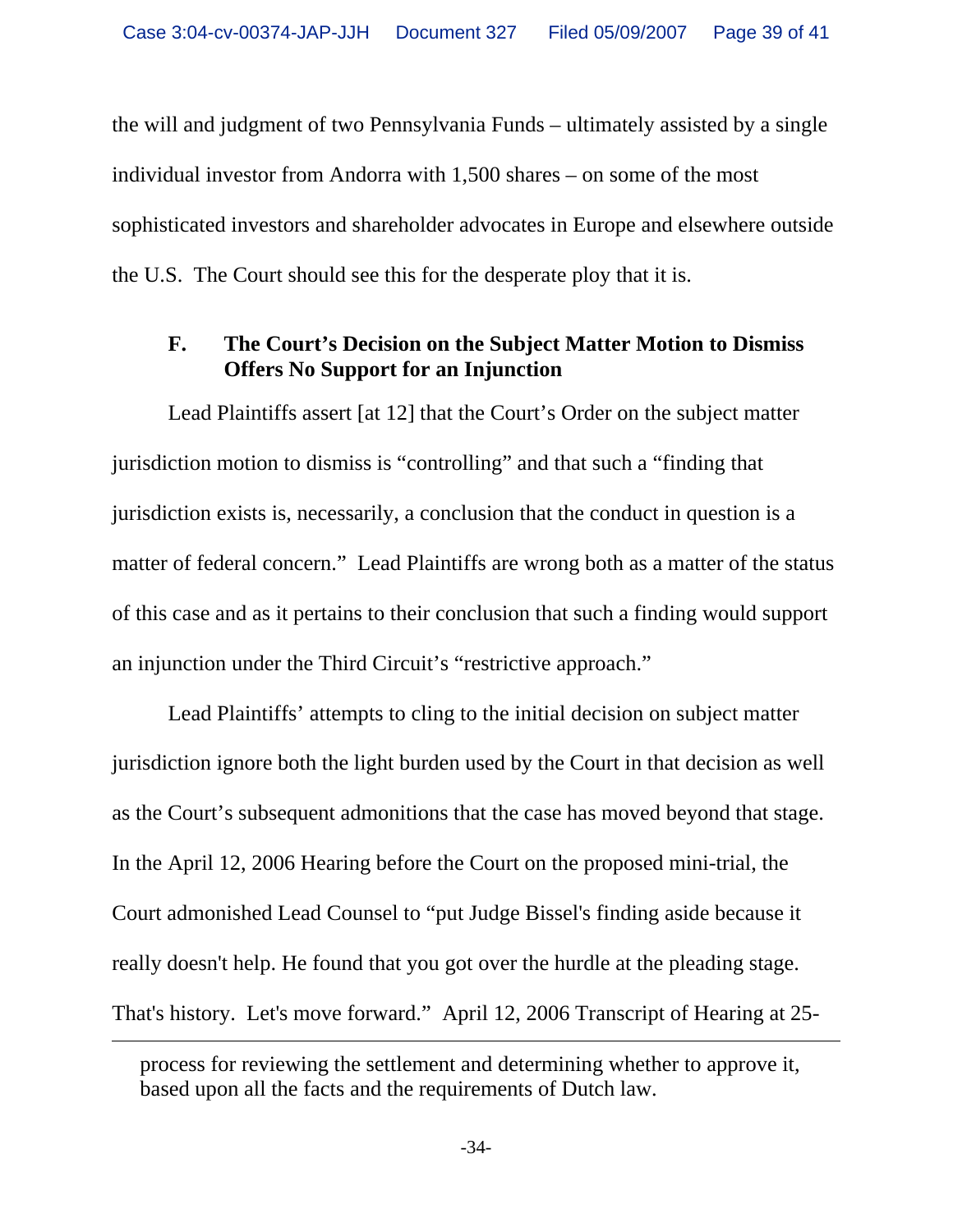26. As a substantive matter, the initial decision does not reflect either a final determination that there is jurisdiction or any "congressional intent [or] federal policy" that the claims of non-U.S. investors can be litigated or settled only in this Court. Moreover, even assuming the initial decision could be seen as some "federal concern" in regulating Shell's conduct, that is precisely the type of "substantive" law issue found by the Third Circuit to be insufficient to support an injunction of a foreign proceeding. *See Stonington Partners*, 310 F.3d at 127 (noting that such substantive policy issues were "presumably . . . always present, at least to some degree" but suggesting that injunctions were appropriate only when "United States judicial functions have been usurped, destroying the autonomy of the courts").

In any event, as this Court well knows, the so-called "jurisdiction" issue has yet to be resolved. That is why the Court has set aside four weeks for the evidentiary hearing scheduled to begin on June 18. The Court also might be interested to know that, in the course of their effort to solicit non-U.S. investors to pursue claims against Shell, a prominent New York plaintiffs' firm has urged those investors to sue *in Europe*, because "[t]here is a significant likelihood that the claims of non-U.S. investors who purchased Shell securities on European exchanges will be dismissed from the pending class action . . . although the original judge presiding over the Shell case found that the conduct within the

-35-